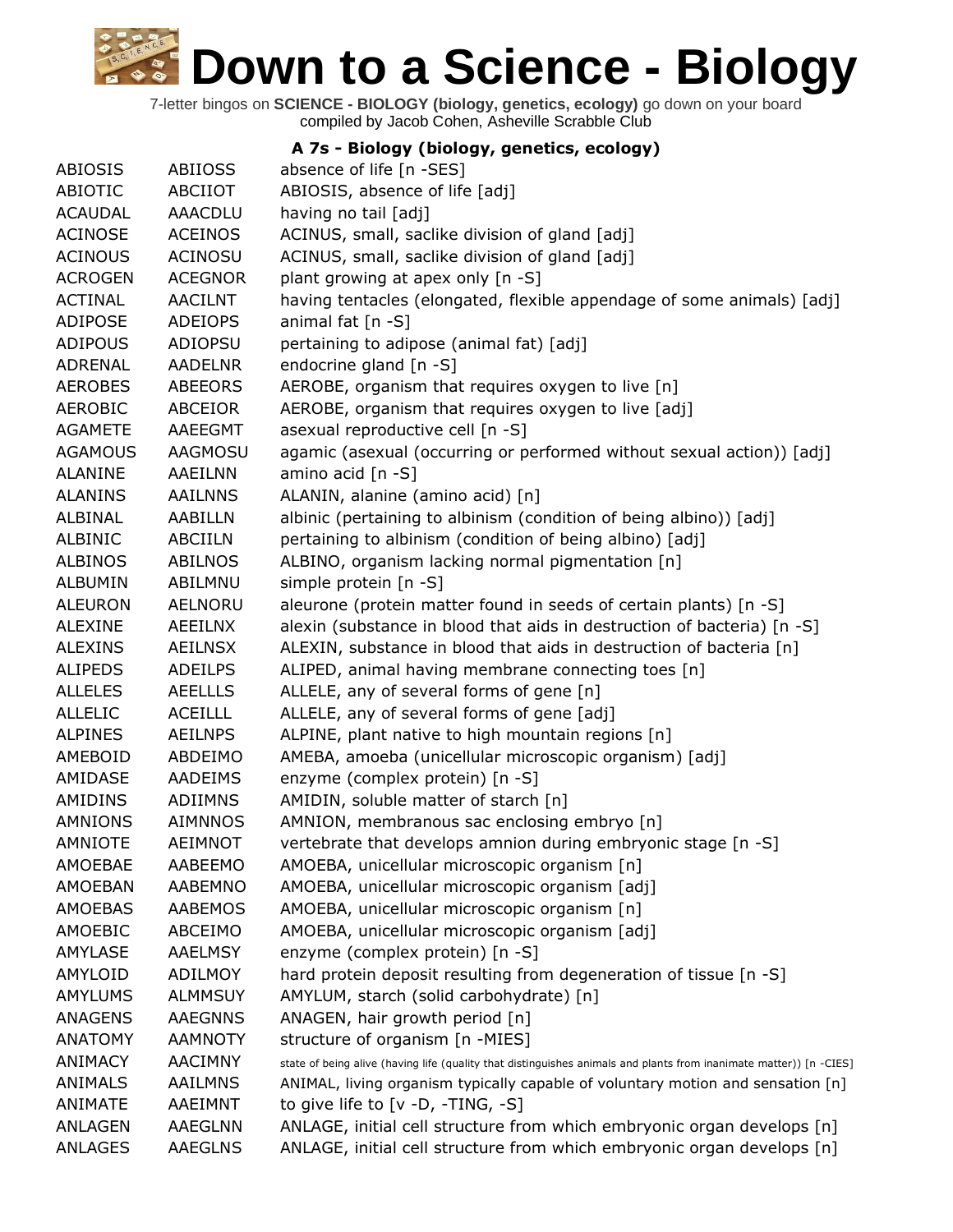| <b>ANOXIAS</b> | <b>AAINOSX</b> | ANOXIA, absence of oxygen [n]                                                                                                             |
|----------------|----------------|-------------------------------------------------------------------------------------------------------------------------------------------|
| <b>ANTHROS</b> | <b>AHNORST</b> | ANTHRO, anthropology (study of human sociocultural, biological, archaeological, and linguistic characteristics and their development) [n] |
| <b>ANTIBUG</b> | ABGINTU        | effective against bugs [adj]                                                                                                              |
| <b>ANTIFAT</b> | AAFINTT        | preventing formation of fat [adj]                                                                                                         |
| <b>ANTIFUR</b> | AFINRTU        | opposed to wearing of animal furs [adj]                                                                                                   |
| <b>ANTIGEN</b> | <b>AEGINNT</b> | substance that stimulates production of antibodies [n -S]                                                                                 |
| <b>ANTINGS</b> | <b>AGINNST</b> | ANTING, deliberate placing, by certain birds, of living ants among feathers [n]                                                           |
| <b>ANTISEX</b> | <b>AEINSTX</b> | opposed to sexual activity [adj]                                                                                                          |
| <b>ANTLERS</b> | <b>AELNRST</b> | ANTLER, horn of animal of deer family [n]                                                                                                 |
| <b>ANTRUMS</b> | <b>AMNRSTU</b> | ANTRUM, cavity in bone [n]                                                                                                                |
| <b>ANUROUS</b> | ANORSUU        | having no tail [adj]                                                                                                                      |
| APLASIA        | <b>AAAILPS</b> | defective development of organ or part [n -S]                                                                                             |
| <b>APODOUS</b> | <b>ADOOPSU</b> | apodal (having no feet or footlike appendages) [adj]                                                                                      |
| <b>APOGAMY</b> | <b>AAGMOPY</b> | form of plant reproduction [n -MIES]                                                                                                      |
| <b>APOMICT</b> | <b>ACIMOPT</b> | organism produced by apomixis (type of reproductive process) [n -S]                                                                       |
| <b>APTERAL</b> | AAELPRT        | apterous (having no wings) [adj]                                                                                                          |
| <b>APYRASE</b> | <b>AAEPRSY</b> | enzyme (complex protein) [n -S]                                                                                                           |
| AQUARIA        | AAAIQRU        | AQUARIUM, water-filled enclosure in which aquatic animals are kept [n]                                                                    |
| <b>ARCHAEA</b> | <b>AAACEHR</b> | large group of microorganisms [n ARCHAEA]                                                                                                 |
| <b>ARMLESS</b> | <b>AELMRSS</b> | having no arms [adj]                                                                                                                      |
| ARMLIKE        | AEIKLMR        | resembling arm [adj]                                                                                                                      |
| <b>ASCIDIA</b> | <b>AACDIIS</b> | ASCIDIUM, flask-shaped plant appendage [n]                                                                                                |
| <b>ASEPSIS</b> | <b>AEIPSSS</b> | condition of being aseptic (free from germs) [n -SES]                                                                                     |
| <b>ASEPTIC</b> | <b>ACEIPST</b> | free from germs [adj]                                                                                                                     |
| <b>ASHRAMA</b> | <b>AAAHMRS</b> | stage of life in Hinduism [n -S]                                                                                                          |
| <b>ATAVISM</b> | <b>AAIMSTV</b> | reappearance of genetic characteristic after several generations of absence [n -S]                                                        |
| <b>ATAVIST</b> | AAISTTV        | individual displaying atavism [n -S]                                                                                                      |
| <b>ATRESIA</b> | <b>AAEIRST</b> | absence or closure of natural bodily passage [n -S]                                                                                       |
| <b>ATRESIC</b> | <b>ACEIRST</b> | ATRESIA, absence or closure of natural bodily passage [adj]                                                                               |
| <b>ATRETIC</b> | <b>ACEIRTT</b> | ATRESIA, absence or closure of natural bodily passage [adj]                                                                               |
| <b>ATROPHY</b> | <b>AHOPRTY</b> | to waste away [v -HIED, -ING, -HIES]                                                                                                      |
| <b>AUDINGS</b> | ADGINSU        | AUDING, process of hearing, recognizing, and interpreting spoken language [n]                                                             |
| <b>AULDEST</b> | <b>ADELSTU</b> | AULD, old (living or existing for relatively long time) [adj]                                                                             |
| <b>AURATED</b> | AADERTU        | aurate (having ears) [adj]                                                                                                                |
|                | <b>ACEILRU</b> | ear or ear-shaped part [n -S]                                                                                                             |
| <b>AURICLE</b> |                |                                                                                                                                           |
| <b>AUTOPSY</b> | <b>AOPSTUY</b> | to examine dead body to determine cause of death [v -SIED, -SYING, -SIES]                                                                 |
| <b>AUXESIS</b> | <b>AEISSUX</b> | increase in cell size without cell division [n -SES]                                                                                      |
| <b>AUXETIC</b> | <b>ACEITUX</b> | substance that promotes auxesis [n -S]                                                                                                    |
| <b>AUXINIC</b> | <b>ACIINUX</b> | AUXIN, substance used to regulate plant growth [adj]                                                                                      |
| <b>AVIDINS</b> | ADIINSV        | AVIDIN, protein found in egg white [n]                                                                                                    |
| <b>AXONEME</b> | <b>AEEMNOX</b> | part of cilium [n -S]                                                                                                                     |
| <b>AZYGOUS</b> | <b>AGOSUYZ</b> | not being one of pair [adj]                                                                                                               |
|                |                | B 7s - Biology (biology, genetics, ecology)                                                                                               |
| <b>BABESIA</b> | AABBEIS        | parasitic protozoan [n -S, -E]                                                                                                            |
| <b>BACKFAT</b> | <b>AABCFKT</b> | layer of fat between skin and muscle in animals [n -S]                                                                                    |
| <b>BAGGIES</b> | ABEGGIS        | BAGGIE, stomach [n]                                                                                                                       |
| <b>BANEFUL</b> | ABEFLNU        | poisonous [adj]                                                                                                                           |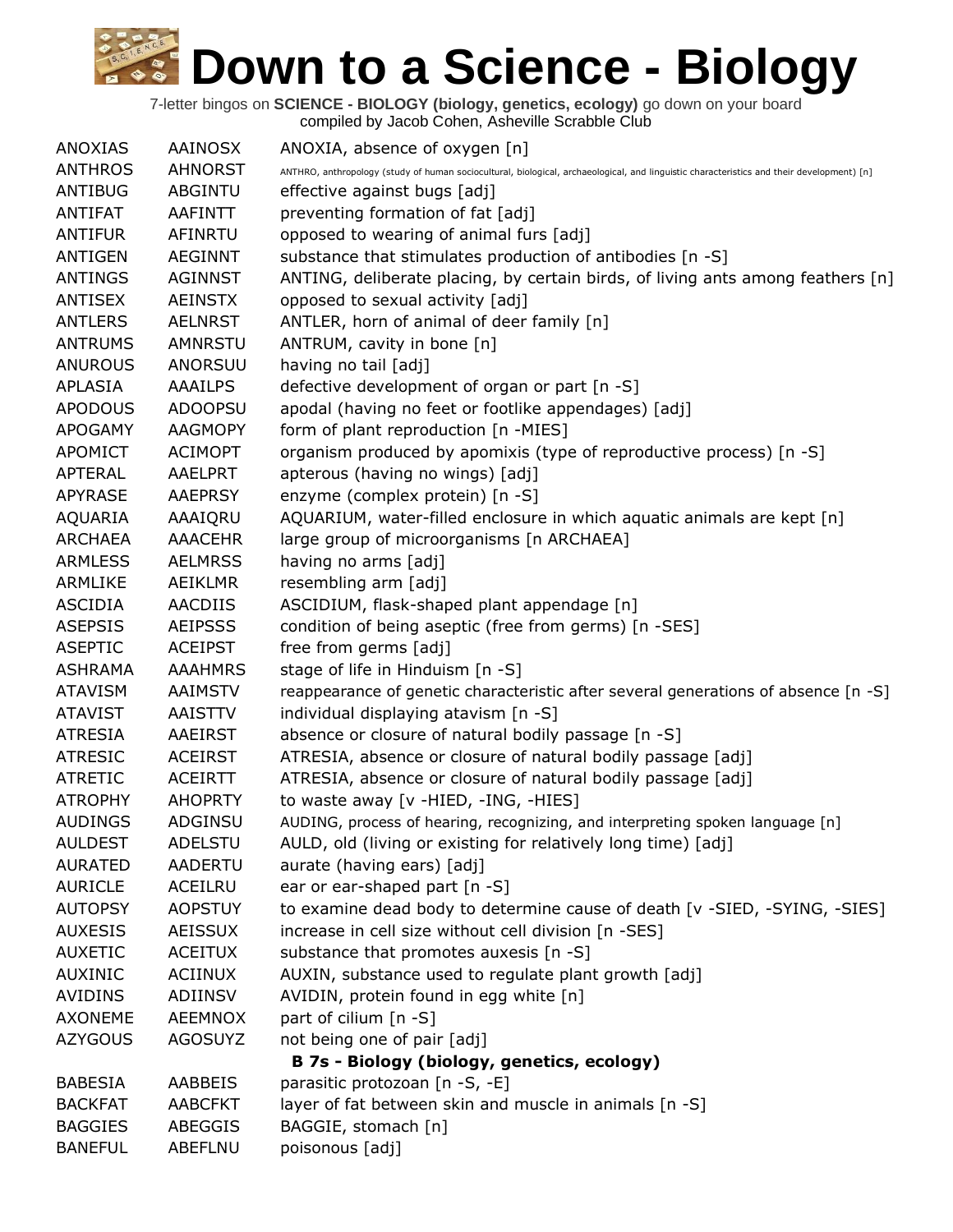| <b>BASILAR</b> | <b>AABILRS</b> | basal (pertaining to foundation) [adj]                                                                              |
|----------------|----------------|---------------------------------------------------------------------------------------------------------------------|
| <b>BASIONS</b> | <b>ABINOSS</b> | BASION, part of skull [n]                                                                                           |
| <b>BEASTIE</b> | ABEEIST        | tiny animal [n -S]                                                                                                  |
| <b>BEASTLY</b> | <b>ABELSTY</b> | resembling beast (animal (living organism typically capable of voluntary motion and sensation)) [adj -LIER, -LIEST] |
| <b>BEEFALO</b> | ABEEFLO        | offspring of American buffalo and domestic cattle [n -ES, -S]                                                       |
| <b>BENTHON</b> | <b>BEHNNOT</b> | organisms living in benthos [n -S]                                                                                  |
| <b>BESTIAL</b> | ABEILST        | pertaining to beasts (animal (living organism typically capable of voluntary motion and sensation)) [adj]           |
| <b>BIGHEAD</b> | ABDEGHI        | disease of animals [n -S]                                                                                           |
| <b>BIOCHIP</b> | <b>BCHIIOP</b> | hypothetical computer component that uses proteins to store or process data [n -S]                                  |
| <b>BIOCIDE</b> | <b>BCDEIIO</b> | substance destructive to living organisms [n -S]                                                                    |
| <b>BIOFILM</b> | <b>BFIILMO</b> | thin layer of microorganisms [n -S]                                                                                 |
| <b>BIOFUEL</b> | <b>BEFILOU</b> | fuel composed of biological raw materials [n -S]                                                                    |
| <b>BIOGENS</b> | <b>BEGINOS</b> | BIOGEN, hypothetical protein molecule [n]                                                                           |
| <b>BIOGENY</b> | <b>BEGINOY</b> | development of life from preexisting life [n -NIES]                                                                 |
| <b>BIOHERM</b> | <b>BEHIMOR</b> | mass of marine fossils [n -S]                                                                                       |
| <b>BIOLOGY</b> | <b>BGILOOY</b> | science of life [n -GIES]                                                                                           |
| <b>BIOMASS</b> | <b>ABIMOSS</b> | amount of living matter [n -ES]                                                                                     |
| <b>BIONICS</b> | <b>BCIINOS</b> | science joining biology and electronics [n]                                                                         |
| <b>BIONOMY</b> | <b>BIMNOOY</b> | ecology (environmental science) [n -MIES]                                                                           |
| <b>BIONTIC</b> | <b>BCIINOT</b> | BIONT, living organism [adj]                                                                                        |
| <b>BIOPSIC</b> | <b>BCIIOPS</b> | BIOPSY, to examine tissue [adj]                                                                                     |
| <b>BIOPSIC</b> | <b>BCIIOPS</b> | pertaining to examination of living tissue [adj]                                                                    |
| <b>BIOPTIC</b> | <b>BCIIOPT</b> | biopsic (pertaining to examination of living tissue) [adj]                                                          |
| <b>BIOTECH</b> | <b>BCEHIOT</b> | applied biology [n -S]                                                                                              |
| <b>BIOTICS</b> | <b>BCIIOST</b> | life science $[n]$                                                                                                  |
| <b>BIOTINS</b> | <b>BIINOST</b> | BIOTIN, B vitamin [n]                                                                                               |
| <b>BIOTOPE</b> | <b>BEIOOPT</b> | stable habitat [n -S]                                                                                               |
| <b>BIOTRON</b> | <b>BINOORT</b> | climate control chamber [n -S]                                                                                      |
| <b>BIOTYPE</b> | <b>BEIOPTY</b> | group of genetically similar organisms [n -S]                                                                       |
| <b>BIPEDAL</b> | ABDEILP        | BIPED, two-footed animal [adj]                                                                                      |
| <b>BIRTHED</b> | <b>BDEHIRT</b> | BIRTH, to originate [v]                                                                                             |
| <b>BLADDER</b> | <b>ABDDELR</b> | saclike receptacle [n -S]                                                                                           |
| <b>BLOOMER</b> | <b>BELMOOR</b> | blooming plant [n -S]                                                                                               |
| <b>BOFFINS</b> | <b>BFFINOS</b> | BOFFIN, scientific expert [n]                                                                                       |
| <b>BOFFINY</b> | <b>BFFINOY</b> | BOFFIN, scientific expert [adj]                                                                                     |
| <b>BONEBED</b> | <b>BBDEENO</b> | area containing dinosaur fossils [n -S]                                                                             |
| <b>BONEYER</b> | <b>BEENORY</b> | BONEY, bony (full of bones) [adj]                                                                                   |
| <b>BORAGES</b> | <b>ABEGORS</b> | BORAGE, medicinal herb                                                                                              |
| <b>BOTANIC</b> | ABCINOT        | pertaining to botany (science of plants) [adj]                                                                      |
| <b>BOTULIN</b> | <b>BILNOTU</b> | nerve poison [n -S]                                                                                                 |
| <b>BOUTONS</b> | <b>BNOOSTU</b> | BOUTON, enlarged end of nerve fiber [n]                                                                             |
| <b>BOVINES</b> | <b>BEINOSV</b> | BOVINE, ox-like animal [n]                                                                                          |
| <b>BRACTED</b> | <b>ABCDERT</b> | BRACT, leaflike plant part [adj]                                                                                    |
| <b>BREATHE</b> | ABEEHRT        | to inhale and exhale air [v -D, -HING, -S]                                                                          |
| <b>BREATHS</b> | <b>ABEHRST</b> | BREATH, air inhaled and exhaled [n]                                                                                 |
| <b>BRISKET</b> | <b>BEIKRST</b> | breast of animal [n -S]                                                                                             |
| <b>BUDDERS</b> | <b>BDDERSU</b> | BUDDER, one that buds (to put forth buds (undeveloped plant parts)) [n]                                             |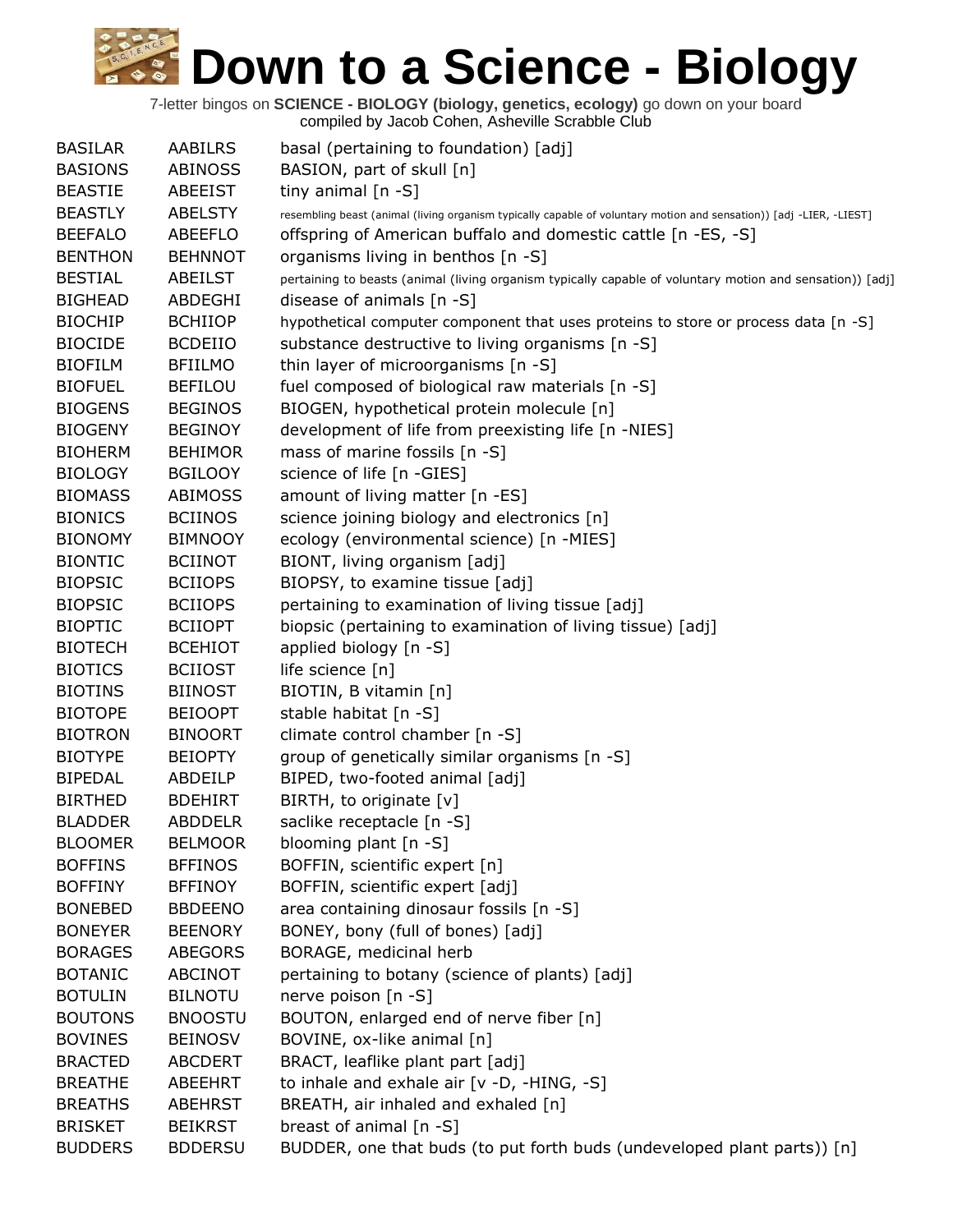| <b>BUDDING</b> | <b>BDDGINU</b> | type of asexual reproduction [n -S] / BUD, to put forth buds (undeveloped plant parts) [v]                  |
|----------------|----------------|-------------------------------------------------------------------------------------------------------------|
| <b>BYCATCH</b> | <b>ABCCHTY</b> | marine animals caught unintentionally [n -ES]                                                               |
|                |                | C 7s - Biology (biology, genetics, ecology)                                                                 |
| CACTOID        | <b>ACCDIOT</b> | CACTUS, plant native to arid regions [adj]                                                                  |
| <b>CADAVER</b> | <b>AACDEVR</b> | corpse (dead body) [n -S]                                                                                   |
| <b>CALICLE</b> | <b>ACCEILL</b> | cup-shaped anatomical structure [n -S]                                                                      |
| CALLOSE        | <b>ACELLOS</b> | part of plant cell wall [n -S]                                                                              |
| CALPAIN        | AACILNP        | enzyme for digesting proteins [n -S]                                                                        |
| CAMBIAL        | AABCILM        | pertaining to cambium (layer of plant tissue) [adj]                                                         |
| <b>CAMBIUM</b> | ABCIMMU        | layer of plant tissue [n -IA, -S]                                                                           |
| <b>CANELLA</b> | <b>AACELLN</b> | medicinal tree bark [n -S]                                                                                  |
| <b>CAPSIDS</b> | <b>ACDIPSS</b> | CAPSID, outer shell of virus particle [n]                                                                   |
| CARCASE        | <b>AACCERS</b> | carcass (body of dead animal) [n -S]                                                                        |
| <b>CARCASS</b> | <b>AACCRSS</b> | body of dead animal [n -ES]                                                                                 |
| CARINAE        | <b>AACEINR</b> | CARINA, carinate anatomical part [n]                                                                        |
| CARINAL        | <b>AACILNR</b> | CARINA, carinate anatomical part [adj]                                                                      |
| CARINAS        | <b>AACINRS</b> | CARINA, carinate anatomical part [n]                                                                        |
| <b>CARNIFY</b> | <b>ACFINRY</b> | to form into flesh [v -FIED, -ING, -FIES]                                                                   |
| CAROTIN        | <b>ACINORT</b> | carotene (plant pigment) [n -S]                                                                             |
| <b>CARRION</b> | <b>ACINORR</b> | dead and putrefying flesh [n -S]                                                                            |
| <b>CASCARA</b> | <b>AAACCRS</b> | medicinal tree bark [n -S]                                                                                  |
| CASEASE        | <b>AACEESS</b> | enzyme (complex protein) [n -S]                                                                             |
| <b>CASEINS</b> | <b>ACEINSS</b> | CASEIN, milk protein [n]                                                                                    |
| CASEOSE        | <b>ACEEOSS</b> | proteose (water-soluble protein) [n -S]                                                                     |
| <b>CATAGEN</b> | <b>AACEGNT</b> | hair growth period $[n - S]$                                                                                |
| <b>CAVEOLA</b> | <b>AACELOV</b> | small pit in cell [n -E]                                                                                    |
| <b>CECALLY</b> | <b>ACCELLY</b> | CECUM, bodily cavity with one opening [adv]                                                                 |
| <b>CELLULE</b> | <b>CEELLLU</b> | small cell [n -S]                                                                                           |
| <b>CENTRUM</b> | <b>CEMNRTU</b> | body of vertebra [n -S or -RA]                                                                              |
| <b>CERATIN</b> | <b>ACEINRT</b> | keratin (fibrous protein) [n -S]                                                                            |
| <b>CHALONE</b> | <b>ACEHLNO</b> | hormone (secretion of endocrine organs) [n -S]                                                              |
| <b>CHIASMA</b> | <b>AACHIMS</b> | anatomical junction [n -S, -TA]                                                                             |
| <b>CHIASMS</b> | <b>ACHIMSS</b> | CHIASM, chiasma (anatomical junction) [n]                                                                   |
| <b>CHORIAL</b> | <b>ACHILOR</b> | pertaining to chorion (embryonic membrane) [adj]                                                            |
| <b>CHORION</b> | <b>CHINOOR</b> | embryonic membrane [n -S]                                                                                   |
| <b>CHOROID</b> | <b>CDHIOOR</b> | membrane of eye $[n - S]$                                                                                   |
| <b>CILIARY</b> | <b>ACIILRY</b> | pertaining to cilia (short, hairlike projection) [adj]                                                      |
| <b>CIRRATE</b> | <b>ACEIRRT</b> | having cirri (tendril (leafless organ of climbing plants) or similar part)) [adj]                           |
| <b>CIRROSE</b> | <b>CEIORRS</b> | cirrous (having cirri (tendril (leafless organ of climbing plants) or similar part))) [adj]                 |
| <b>CIRROUS</b> | <b>CIORRSU</b> | having cirri (tendril (leafless organ of climbing plants) or similar part)) [adj]                           |
| <b>CIRSOID</b> | <b>CDIIORS</b> | varicose (abnormally swollen or dilated) [adj]                                                              |
| <b>CISTRON</b> | <b>CINORST</b> | segment of DNA [n -S]                                                                                       |
| <b>CLADISM</b> | <b>ACDILMS</b> | method of cladist (taxonomoist who uses clades (group of biological taxa) in classifying life-forms) [n -S] |
| <b>CLADIST</b> | <b>ACDILST</b> | taxonomist who uses clades (group of biological taxa) in classifying life-forms [n -S]                      |
| <b>CLADODE</b> | <b>ACDDELO</b> | leaflike part of stem [n -S]                                                                                |
| <b>CLEFTED</b> | <b>CDEEFLT</b> | CLEFT, to insert scion into stock of plant [v]                                                              |
| <b>CLIMATE</b> | <b>ACEILMT</b> | weather conditions characteristic of area [n -S]                                                            |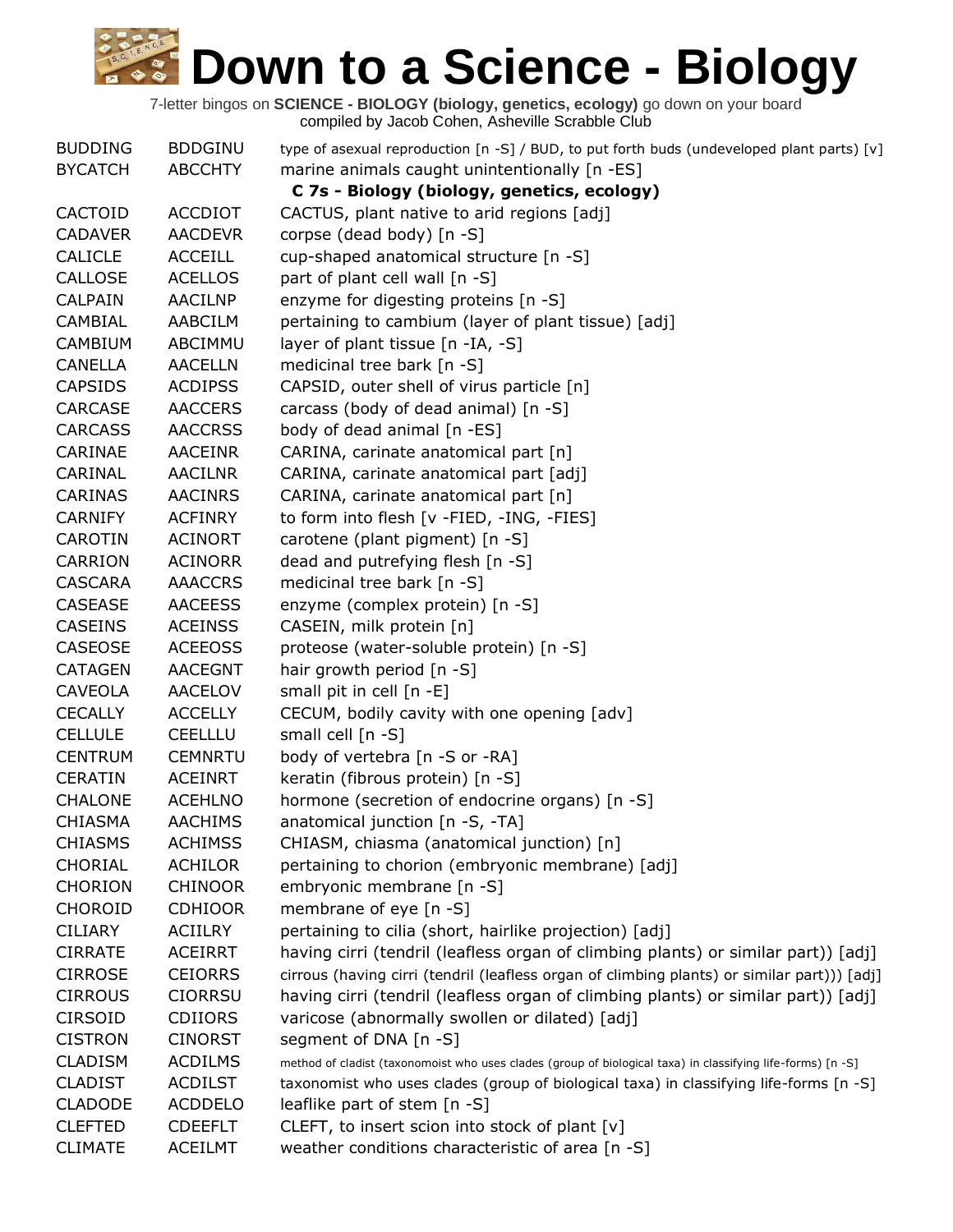| <b>CLOACAE</b> | <b>AACCELO</b> | CLOACA, sewer [n]                                                |
|----------------|----------------|------------------------------------------------------------------|
| <b>CLOACAL</b> | <b>AACCLOS</b> | CLOACA, sewer [adj]                                              |
| <b>CLOACAS</b> | <b>AACCLOS</b> | CLOACA, sewer [n]                                                |
| <b>CLONERS</b> | <b>CELNORS</b> | CLONER, one that clones (to reproduce through asexual means) [n] |
| <b>CLONING</b> | <b>CGILNNO</b> | technique for reproducing by asexual means [n -S]                |
| COCCOID        | <b>CCCDIOO</b> | spherical cell or body [n -S]                                    |
| COELOME        | <b>CEELMOO</b> | coelom (body cavity in some animals) [n -S]                      |
| <b>COELOMS</b> | <b>CELMOOS</b> | COELOM, body cavity in some animals [n]                          |
| <b>COEXIST</b> | <b>CEIOSTX</b> | to exist together [v -ED, -ING, -S]                              |
| <b>COLICIN</b> | <b>CCIILNO</b> | antibacterial substance [n -S]                                   |
| <b>COLUMEL</b> | CELLMOU        | small column-like anatomical part [n -S]                         |
| <b>COMPOST</b> | <b>CMOOPST</b> | to fertilize [v -ED, -TING, -S]                                  |
| <b>CONCHAE</b> | <b>ACCEHNO</b> | CONCHA, anatomical shell-like structure [n]                      |
| <b>CONCHAL</b> | <b>ACCHLNO</b> | CONCHA, anatomical shell-like structure [adj]                    |
| <b>CONCHAS</b> | <b>ACCHNOS</b> | CONCHA, anatomical shell-like structure [n]                      |
| CONNATE        | <b>ACENNOT</b> | innate (inborn (existing in one from birth)) [adj]               |
| CORMOID        | <b>CDIMOOR</b> | CORM, stem of certain plants [adj]                               |
| <b>CORMOUS</b> | <b>CMOORSU</b> | CORM, stem of certain plants [adj]                               |
| <b>CORNUAL</b> | <b>ACLNORU</b> | CORNU, hornlike bone formation [adj]                             |
| <b>CORPORA</b> | <b>ACOOPRR</b> | CORPUS, human or animal body [n]                                 |
| <b>CORPSES</b> | <b>CEOPRSS</b> | CORPSE, dead body [n]                                            |
| <b>CORTINS</b> | <b>CINORST</b> | CORTIN, hormone (secretion of endocrine organs) [n]              |
| <b>COSMIDS</b> | <b>CDIMOSS</b> | COSMID, hybrid vector used in cloning [n]                        |
| <b>COTYPES</b> | <b>CEOPSTY</b> | COTYPE, taxonomic type [n]                                       |
| <b>CRISTAE</b> | <b>ACEIRST</b> | CRISTA, part of cell [n]                                         |
| <b>CRITTER</b> | <b>CEIRRTT</b> | creature (living being) [n -S]                                   |
| <b>CRITTUR</b> | <b>CIRRTTU</b> | critter (creature (living being)) [n -S]                         |
| <b>CROUPES</b> | <b>CEOPRSU</b> | CROUPE, rump of certain animals [n]                              |
| <b>CUBBING</b> | <b>BBCGINU</b> | CUB, to give birth to young of certain animals $[v]$             |
| <b>CUPULAE</b> | <b>ACELPUU</b> | CUPULA, cupule (cup-shaped anatomical structure) [n]             |
| <b>CUPULES</b> | <b>CELPSUU</b> | CUPULE, cup-shaped anatomical structure [n]                      |
| <b>CURTALS</b> | <b>ACLRSTU</b> | CURTAL, animal with clipped tail [n]                             |
| <b>CUTTAGE</b> | ACEGTTU        | means of plant propagation [n -S]                                |
| <b>CUTTING</b> | <b>CGINTTU</b> | section cut from plant [n -S]                                    |
| <b>CYATHIA</b> | <b>AACHITY</b> | CYATHIUM, flower head of certain plants [n]                      |
| <b>CYCLASE</b> | <b>ACCELSY</b> | enzyme (complex protein) [n -S]                                  |
| <b>CYCLINS</b> | <b>CCILNSY</b> | CYCLIN, any of group of proteins that control cell cycle [n]     |
| <b>CYPSELA</b> | <b>ACELPSY</b> | achene in certain plants [n -E]                                  |
| <b>CYSTEIN</b> | <b>CEINSTY</b> | cysteine (amino acid) [n -S]                                     |
| <b>CYSTINE</b> | <b>CEINSTY</b> | amino acid [n -S]                                                |
| <b>CYTOSOL</b> | <b>CLOOSTY</b> | fluid portion of cell material [n -S]                            |
|                |                | D 7s - Biology (biology, genetics, ecology)                      |
| <b>DEADEST</b> | <b>ADDEEST</b> | DEAD, deprived of life [adj]                                     |
| <b>DEATHLY</b> | <b>ADEHLTY</b> | resembling or suggestive of death [adj -LIER, -LIEST]            |
| <b>DECEASE</b> | <b>ACDEEES</b> | to die (to cease living) [v -D, -SING, -S]                       |
| <b>DEGERMS</b> | <b>DEEGMRS</b> | DEGERM, to remove germs from [v)                                 |
| <b>DEJECTA</b> | <b>ACDEEJT</b> | excrements [n]                                                   |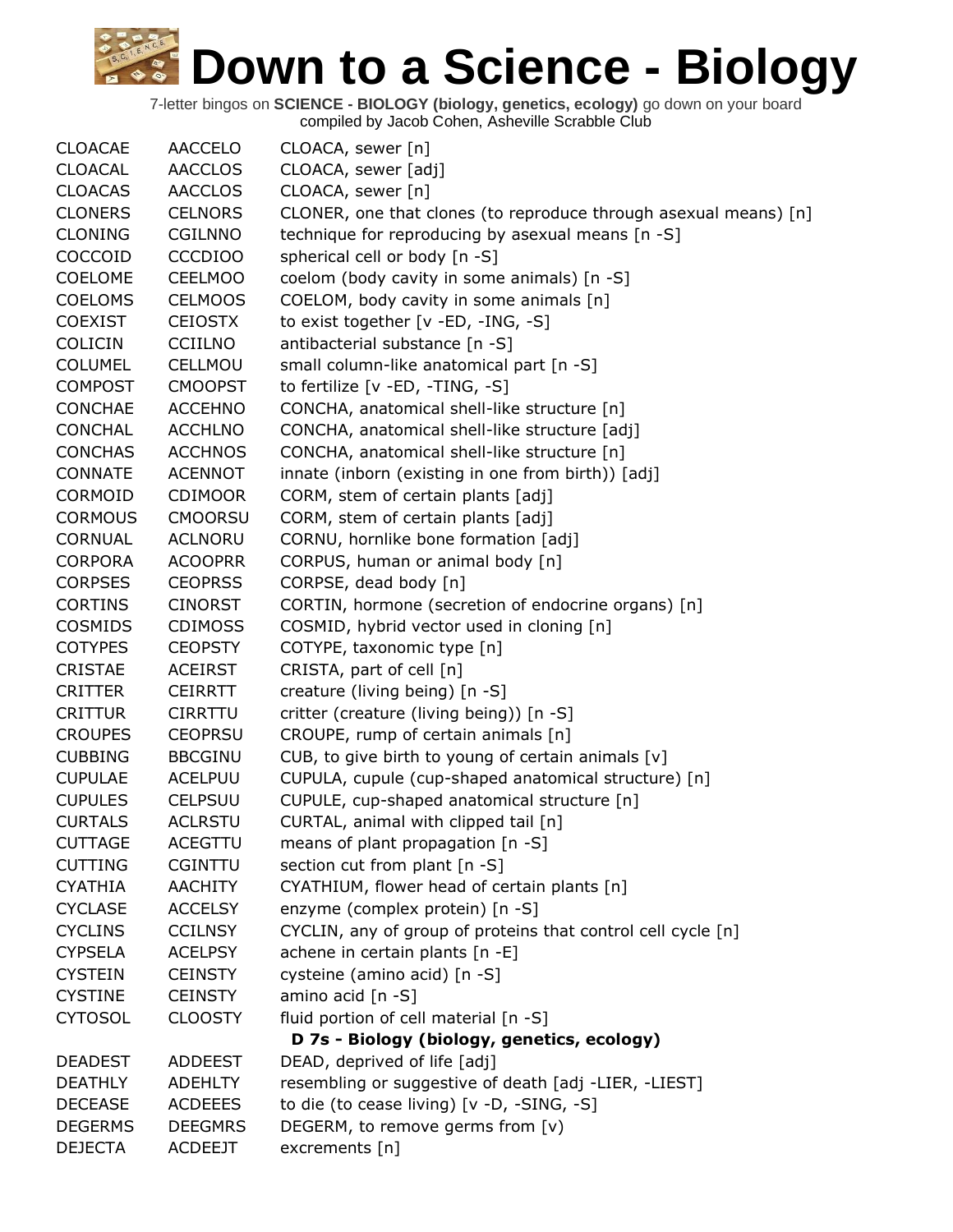| <b>DENDRON</b> | <b>DDENNOR</b> | dendrite (branched part of nerve cell) [n -S]                     |
|----------------|----------------|-------------------------------------------------------------------|
| <b>DENNING</b> | <b>DEGINNN</b> | DEN, to live in lair [v]                                          |
| <b>DENTATE</b> | <b>ADEENTT</b> | having teeth [adj]                                                |
| <b>DENTINE</b> | <b>DEEINNT</b> | dentin (hard substance forming body of tooth) [n -S]              |
| <b>DENTINS</b> | <b>DEINNST</b> | DENTIN, hard substance forming body of tooth [n]                  |
| <b>DENTOID</b> | <b>DDEINOT</b> | resembling tooth [adj]                                            |
| <b>DESEEDS</b> | <b>DDEEESS</b> | DESEED, to remove seeds from [v]                                  |
| <b>DIALLEL</b> | ADEILLL        | pertaining to genetic crossing [adj]                              |
| <b>DIASTER</b> | <b>ADEIRST</b> | stage in mitosis (type of cell division) [n -S]                   |
| <b>DICLINY</b> | <b>CDIILNY</b> | state of having stamens and pistils in separate flowers [n -NIES] |
| <b>DICOTYL</b> | <b>CDILOTY</b> | dicot (plant with two seed leaves) [n -S]                         |
| <b>DIEBACK</b> | <b>ABCDEIK</b> | gradual dying of plant shoots [n -S]                              |
| <b>DIEOFFS</b> | <b>DEFFIOS</b> | DIEOFF, sudden reduction in population [n]                        |
| <b>DIGESTS</b> | <b>DEGISST</b> | DIGEST, to render food suitable for body [v]                      |
| <b>DIMERIC</b> | <b>CDEIIMR</b> | dimerous (composed of two parts) [adj]                            |
| <b>DIPLOID</b> | <b>DDIILOP</b> | cell having basic chromosome number doubled [n -S]                |
| <b>DIPLONT</b> | <b>DILNOPT</b> | organism having particular chromosomal structure [n -S]           |
| <b>DISBUDS</b> | <b>BDDISSU</b> | DISBUD, to remove buds from [v]                                   |
| <b>DISSECT</b> | <b>CDEISST</b> | to cut apart for scientific examination [v -ED, -ING, -S]         |
| <b>DORMANT</b> | <b>ADMNORT</b> | lying asleep [adj]                                                |
| <b>DORMINS</b> | <b>DIMNORS</b> | DORMIN, plant hormone [n]                                         |
| <b>DORSALS</b> | <b>ADLORSS</b> | DORSAL, dorsally located anatomical part [n]                      |
| <b>DORSELS</b> | <b>DELORSS</b> | DORSEL, dorsal (dorsally located anatomical part) [n]             |
| <b>DRUNKER</b> | <b>DEKNRRU</b> | DRUNK, intoxicated [adj]                                          |
| <b>DYNEINS</b> | <b>DEINNSY</b> | DYNEIN, enzyme involved in cell movement [n]                      |
|                |                | E 7s - Biology (biology, genetics, ecology)                       |
| <b>EARHOLE</b> | <b>AEEHLOR</b> | external opening of ear [n -S]                                    |
| <b>ECCRINE</b> | <b>CCEEINR</b> | producing secretions externally [adj]                             |
| <b>ECDYSIS</b> | <b>CDEISSY</b> | shedding of outer layer of skin [n -SES]                          |
| <b>ECLOSED</b> | <b>CDEELOS</b> | ECLOSE, to emerge as larva from egg [v]                           |
| <b>ECOCIDE</b> | <b>CCDEEIO</b> | destruction of natural environment [n -S]                         |
| <b>ECOGIFT</b> | <b>CEFGIOT</b> | donation of land to government for ecological purposes [n -S]     |
| <b>ECOLOGY</b> | <b>CEGLOOY</b> | environmental science [n -S]                                      |
| <b>ECORCHE</b> | <b>CCEEHOR</b> | anatomical figure with skin removed to show musculature [n -S]    |
| <b>ECOTAGE</b> | <b>ACEEGOT</b> | obstructive action in defense of natural environment [n -S]       |
| <b>ECOTONE</b> | <b>CEENOOT</b> | type of ecological zone [n -S]                                    |
| <b>ECOTYPE</b> | <b>CEEOPTY</b> | subspecies adapted to specific environmental conditions [n -S]    |
| <b>ECOZONE</b> | <b>CEENOOZ</b> | regional ecosystem [n -S]                                         |
| <b>ECTOPIA</b> | <b>ACEIOPT</b> | congenital displacement of parts or organs [n -S]                 |
| <b>ECTOPIC</b> | <b>CCEIOPT</b> | ECTOPIA (congenital displacement of parts or organs) [adj]        |
| <b>ELASTIN</b> | <b>AEINLST</b> | bodily protein [n -S]                                             |
| <b>EMBALMS</b> | <b>ABELMMS</b> | EMBALM, to treat so as to protect from decay $[v]$                |
| <b>EMBRYON</b> | <b>BEMNORY</b> | embryo (organism in its early stages of development) [n -S]       |
| <b>EMBRYOS</b> | <b>BEMORSY</b> | EMBRYO, organism in its early stages of development [n]           |
| <b>ENATION</b> | <b>AEINNOT</b> | outgrowth from surface of organ [n -S]                            |
| <b>ENDEMIC</b> | <b>CDEEIMN</b> | endemial disease [n -S]                                           |
| <b>ENDOGEN</b> | <b>DEEGNNO</b> | type of plant [n -S]                                              |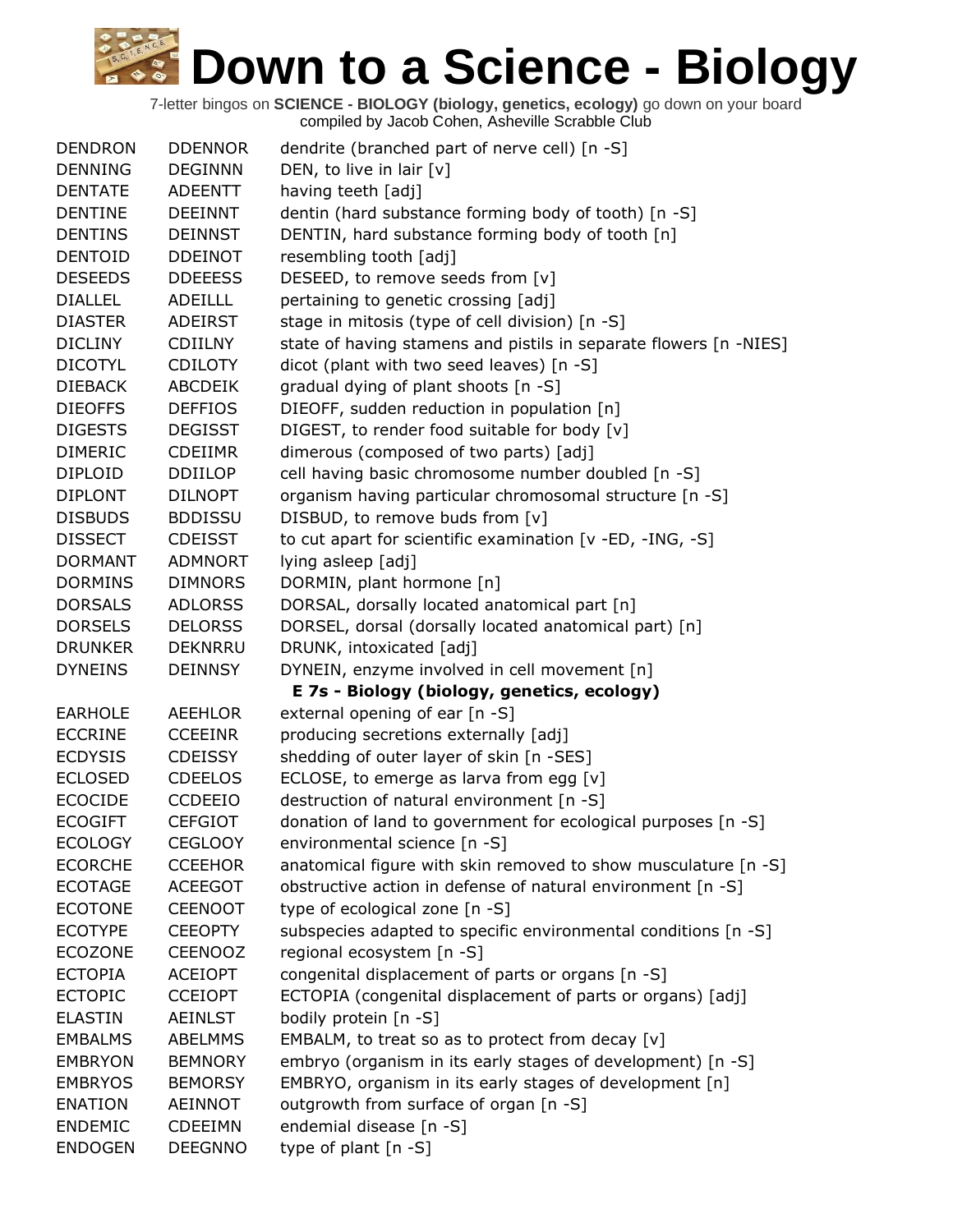| <b>ENERGID</b> | <b>DEEGINR</b>  | nucleus and body of cytoplasm with which it interacts [n -S]                                |
|----------------|-----------------|---------------------------------------------------------------------------------------------|
| <b>ENGRAFT</b> | <b>AEFGNRT</b>  | to graft for propagation [v -ED, -ING, -S]                                                  |
| <b>ENGRAMS</b> | <b>AEGMNRS</b>  | ENGRAM, durable mark caused by stimulus upon protoplasm [n]                                 |
| <b>ENOLASE</b> | <b>AEELNOS</b>  | enzyme (complex protein) [n -S]                                                             |
| <b>ENROOTS</b> | <b>ENOORST</b>  | ENROOT, to implant (to set securely) [v]                                                    |
| <b>ENTERAL</b> | <b>AEELNRT</b>  | enteric (pertaining to enteron) [adj]                                                       |
| <b>ENVIROS</b> | <b>EINORSV</b>  | ENVIRO, advocate for preservation of natural environment [n]                                |
| <b>ENWOMBS</b> | <b>BEMNOSW</b>  | ENWOMB, to enclose as if in womb $[v]$                                                      |
| <b>ENZYMES</b> | <b>EEMNSYZ</b>  | ENZYME, complex protein [n]                                                                 |
| <b>ENZYMIC</b> | <b>CEIMNYZ</b>  | ENZYME, complex protein [adj]                                                               |
| <b>EOBIONT</b> | <b>BEINOOT</b>  | type of basic organism [n -S]                                                               |
| <b>EPIBOLY</b> | <b>BEILOPY</b>  | growth of one part around another [n -LIES]                                                 |
| <b>EPICENE</b> | <b>CEEEINP</b>  | one having both male and female characteristics [n -S]                                      |
| <b>EPIGEAL</b> | AEEGILP         | epigeous (growing on or close to ground) [adj]                                              |
| <b>EPIGEAN</b> | <b>AEEGINP</b>  | epigeous (growing on or close to ground) [adj]                                              |
| <b>EPIGEIC</b> | <b>CEEGIIP</b>  | epigeous (growing on or close to ground) [adj]                                              |
| <b>EPIGYNY</b> | <b>EGINPYY</b>  | state of having floral organs near top of ovary [n -NIES]                                   |
| <b>EPIMERE</b> | <b>EEEIMPR</b>  | part of embryo [n -S]                                                                       |
| <b>EPISOME</b> | <b>EEIMOPS</b>  | genetic determinant [n -S]                                                                  |
| <b>EPITOPE</b> | <b>EEIOPPT</b>  | region on surface of antigen [n -S]                                                         |
| EPIZOIC        | <b>CEIIOPZ</b>  | living on body of animal [adj]                                                              |
| <b>ESTRINS</b> | <b>EINRSST</b>  | ESTRIN, estrone (estrogen (female sex hormone promoting or producing estrus)) [n]           |
| <b>ESTRIOL</b> | <b>EILORST</b>  | estrogen (female sex hormone promoting or producing estrus) [n -S]                          |
| <b>ESTRONE</b> | <b>EENORST</b>  | estrogen (female sex hormone promoting or producing estrus) [n -S]                          |
| <b>EUGENIC</b> | CEEGINU         | EUGENICS, science of hereditary improvement [adj]                                           |
| <b>EUPLOID</b> | <b>DEILOPU</b>  | cell having three or more identical genomes [n -S]                                          |
| <b>EURYOKY</b> | <b>EKORUYY</b>  | euroky (ability of organism to live under variable conditions) [n -KIES]                    |
| <b>EUSTELE</b> | <b>EEELSTU</b>  | plant part [n -S]                                                                           |
| <b>EVOLVED</b> | <b>DEELOVV</b>  | EVOLVE, to develop (to bring to more advanced or effective state) [v]                       |
| <b>EVOLVER</b> | <b>EELORVV</b>  | one that evolves (to develop (to bring to more advanced or effective state)) [n -S]         |
| <b>EVOLVES</b> | <b>EELOSVV</b>  | EVOLVE, to develop (to bring to more advanced or effective state) [v]                       |
| <b>EXAPTED</b> | <b>ADEEPTX</b>  | utilization for function other than one developed through natural selection [adj]           |
| <b>EXCRETA</b> | <b>ACEERTX</b>  | excreted (to separate and eliminate from organic body) matter [n]                           |
| <b>EXCRETE</b> | <b>ACEELRTX</b> | to separate and eliminate from organic body [v -D, -TING, -S]                               |
| <b>EXOCARP</b> | <b>ACEOPRX</b>  | epicarp (outer layer of pericarp (wall of ripened plant ovary or fruit)) [n -S]             |
| <b>EXODERM</b> | <b>DEEMORX</b>  | ectoderm (outermost germ layer of embryo) [n -S]                                            |
| <b>EXOGENS</b> | <b>EEGNOSX</b>  | EXOGEN, type of plant [n]                                                                   |
| <b>EXOSMIC</b> | <b>CEIMOSX</b>  | EXOSMOSE, form of osmosis (form of diffusion of liquid through membrane) [adj]              |
| <b>EXPIRED</b> | <b>DEEIPRX</b>  | EXPIRE, to come to end $[v]$                                                                |
| <b>EXPIRER</b> | <b>EEIPRRX</b>  | one that expires (to come to end) [n -S]                                                    |
| <b>EXPIRES</b> | <b>EEIPRSX</b>  | EXPIRE, to come to end [v]                                                                  |
| <b>EXPLANT</b> | <b>AELNPTX</b>  | to remove from natural site of growth and place in medium [v -ED, -ING, -S]                 |
| <b>EXTROPY</b> | <b>EOPRTXY</b>  | prediction that human intelligence will enable life to expand throughout universe [n -PIES] |
| EXUVIAL        | AEILUVX         | EXUVIUM, molted covering of animal [adj]                                                    |
| <b>EXUVIUM</b> | EIMUUVX         | molted covering of animal [n -IA, -IAE]                                                     |
| <b>EYELESS</b> | <b>EEELSSY</b>  | lacking eyes [adj]                                                                          |
| <b>EYELIDS</b> | DEEILSY         | EYELID, lid or skin that can be closed over eye [n]                                         |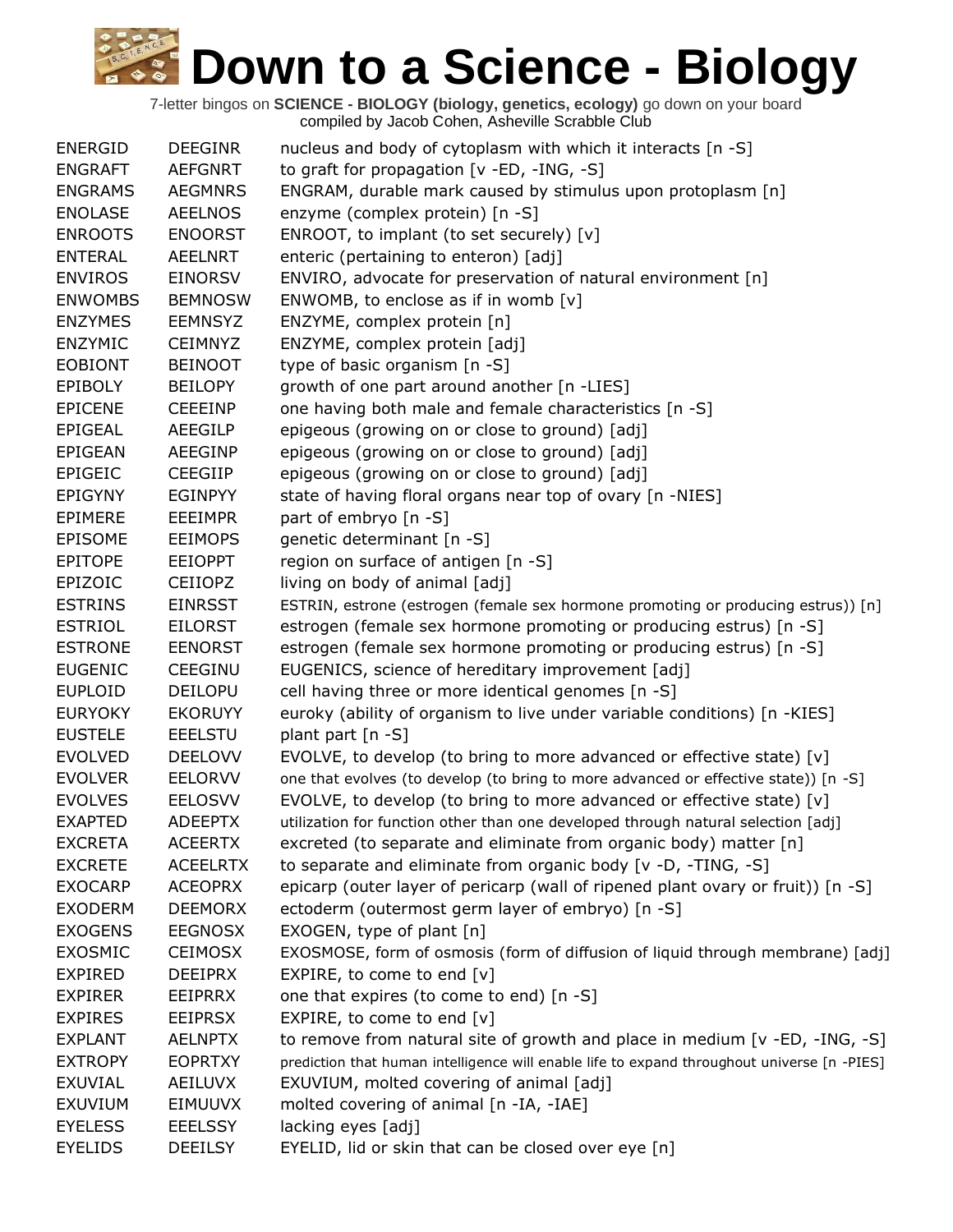7-letter bingos on **SCIENCE - BIOLOGY (biology, genetics, ecology)** go down on your board

compiled by Jacob Cohen, Asheville Scrabble Club

| <b>EYELIKE</b> | <b>EEEIKLL</b> | resembling eye [adj]                                                                |
|----------------|----------------|-------------------------------------------------------------------------------------|
| <b>EYESPOT</b> | <b>EEOPSTY</b> | simple visual organ of lower animals [n -S]                                         |
|                |                | F 7s - Biology (biology, genetics, ecology)                                         |
| <b>FALLOWS</b> | <b>AFLLOSW</b> | FALLOW, to plow and leave unseeded [v]                                              |
| <b>FARROWS</b> | <b>AFORRSW</b> | FARROW, to give birth to litter of pigs [v]                                         |
| <b>FATALLY</b> | <b>AAFLLTY</b> | in fatal (causing or capable of causing death) manner [adv]                         |
| <b>FATLESS</b> | <b>AEFLSST</b> | having no fat [adj]                                                                 |
| <b>FATLIKE</b> | AEFIKLT        | resembling fat [adj]                                                                |
| <b>FATLING</b> | <b>AFGILNT</b> | young animal fattened for slaughter [n -S]                                          |
| <b>FATNESS</b> | <b>AEFNSST</b> | state of being fat (having abundance of flesh) [n -ES]                              |
| <b>FAUNIST</b> | <b>AFINSTU</b> | specialist on faunas (animal life of particular region) [n -S]                      |
| <b>FELINES</b> | <b>EEFILNS</b> | FELINE, animal of cat family [n]                                                    |
| <b>FERTILE</b> | <b>EEFILRT</b> | capable of reproducing [adj]                                                        |
| <b>FETUSES</b> | <b>EEFSSTU</b> | FETUS, unborn organism carried within womb in later stages of its development [n]   |
| <b>FIBRATE</b> | ABEFIRT        | lipid regulator $[n - S]$                                                           |
| <b>FIBRINS</b> | <b>BFIINRS</b> | FIBRIN, insoluble protein [n]                                                       |
| <b>FIBROIN</b> | <b>BFIINOR</b> | insoluble protein [n -S]                                                            |
| <b>FINLESS</b> | <b>EFILNSS</b> | having no fins [adj]                                                                |
| <b>FINNIER</b> | EFIINNR        | FINNY, characterized by fins [adj]                                                  |
| <b>FLEXORS</b> | <b>EFLORSX</b> | FLEXOR, muscle that serves to bend bodily part [n]                                  |
| <b>FLOWERS</b> | <b>EFLORSW</b> | FLOWER, to put forth flowers (reproductive structures of seed-bearing plants) [v]   |
| <b>FOLIAGE</b> | AEFGILO        | growth of leaves of plant [n -S]                                                    |
| <b>FOLIOSE</b> | <b>EFILOOS</b> | having leaves (usually green, flattened organ of vascular plants) [adj]             |
| <b>FOLIOUS</b> | <b>FILOOSU</b> | foliose (having leaves (usually green, flattened organ of vascular plants)) [adj]   |
| <b>FORAMEN</b> | <b>AEFMNOR</b> | small anatomical opening [n -S, -MINA]                                              |
| <b>FORELEG</b> | <b>EEFGLOR</b> | one of front legs of animal [n -S]                                                  |
| <b>FOSSILS</b> | <b>FILOSSS</b> | FOSSIL, remains of animal or plant preserved in earth's crust [n]                   |
| <b>FOVEATE</b> | <b>AEEFOTV</b> | FOVEA, shallow anatomical depression [adj]                                          |
| <b>FRAENUM</b> | AEFMNRU        | frenum (connecting fold of membrane) [n -S or -NA]                                  |
| <b>FRASSES</b> | <b>AEFRSSS</b> | FRASS, debris made by insects [n]                                                   |
| <b>FROGEYE</b> | <b>EEFGORY</b> | plant disease [n -S]                                                                |
| <b>FRONDED</b> | <b>DDEFNOR</b> | FROND, type of leaf (usually green, flattened organ of vascular plants) [adj]       |
| <b>FRUITED</b> | <b>DEFIRTU</b> | FRUIT, to bear fruit (usually edible reproductive bodies of seed plant) $[v]$       |
| <b>FUNGALS</b> | <b>AFGLNSU</b> | FUNGAL, fungus (any of major group of lower plants) [n]                             |
| <b>FUNGOUS</b> | <b>FGNOSUU</b> | pertaining to fungus (any of major group of lower plants) [adj]                     |
| <b>FUNICLE</b> | <b>CEFILNU</b> | cordlike anatomical structure [n -S]                                                |
|                |                | <b>G</b> 7s                                                                         |
|                |                | G 7s - Biology (biology, genetics, ecology)                                         |
| <b>GALLNUT</b> | <b>AGLLNTU</b> | abnormal swelling of plant tissue [n -S]                                            |
| <b>GAMETAL</b> | AAEGLMT        | GAMETE, mature reproductive cell [adj]                                              |
| <b>GAMETES</b> | <b>AEEGMST</b> | GAMETE, mature reproductive cell [n]                                                |
| <b>GAMETIC</b> | <b>ACEGIMT</b> | GAMETE, mature reproductive cell [adj]                                              |
| <b>GARGETS</b> | <b>AEGGRST</b> | GARGET, mastitis of domestic animals [n]                                            |
| <b>GARGETY</b> | <b>AEGGRTY</b> | GARGET, mastitis of domestic animals [adj]                                          |
| <b>GASTREA</b> | <b>AAEGRST</b> | gastraea (type of metazoan (any of major division of multicellular animals)) [n -S] |
| <b>GASTRIN</b> | <b>AGINRST</b> | hormone (secretion of endocrine organs) [n]                                         |
| <b>GEMMATE</b> | <b>AEEGMMT</b> | to produce gemmae (asexual reproductive structure) [v -D, -TING, -S]                |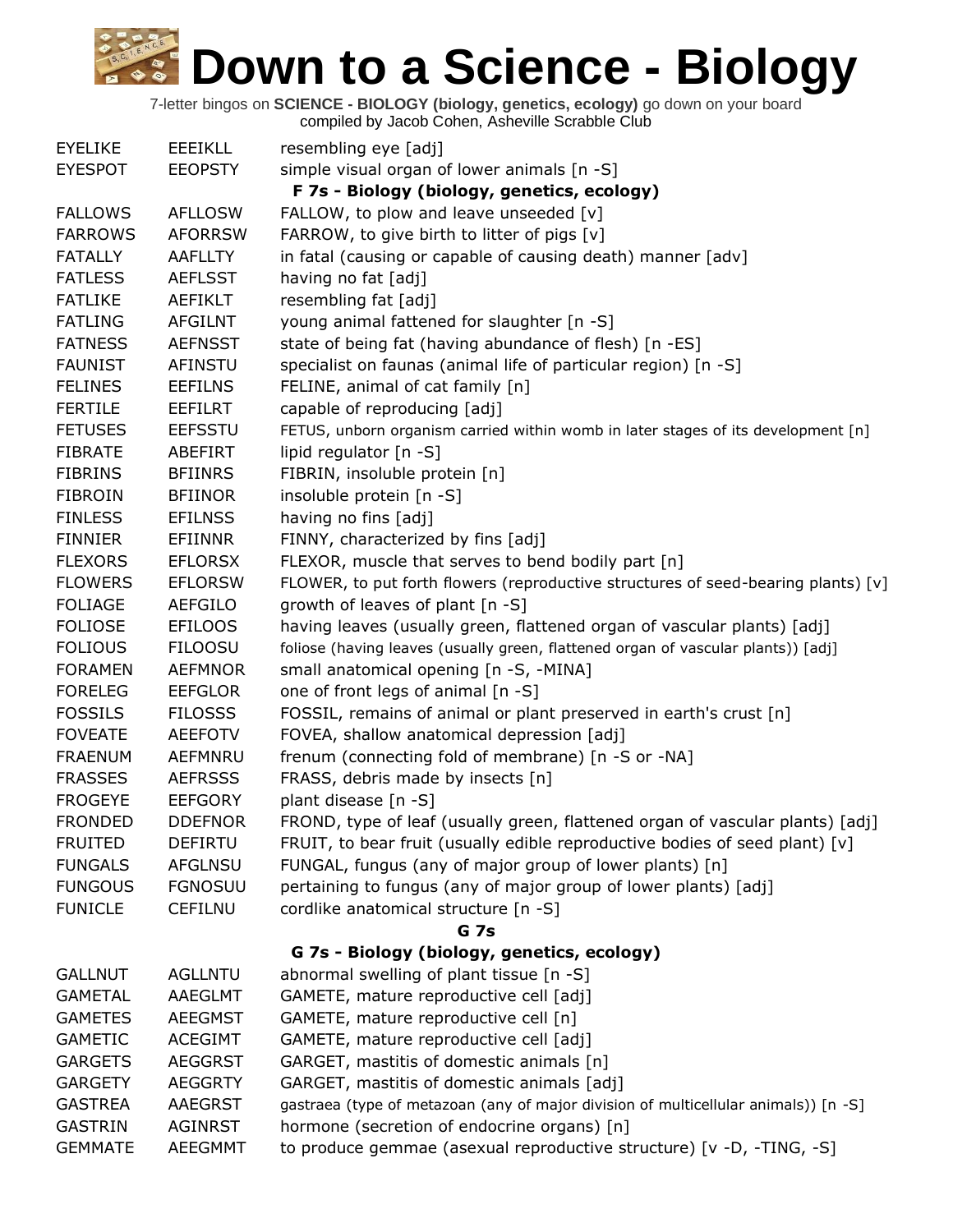| <b>GEMMULE</b> | EEGLMMU        | small gemma [n -S]                                                            |
|----------------|----------------|-------------------------------------------------------------------------------|
| <b>GENDERS</b> | <b>DEEGNRS</b> | GENDER, to engender (to bring into existence) [v]                             |
| <b>GENESES</b> | <b>EEEGNSS</b> | GENESIS, origin (coming into being) [n]                                       |
| <b>GENETIC</b> | <b>CEEGINT</b> | pertaining to genetics (science of heredity) [adj]                            |
| <b>GENITAL</b> | <b>AEEGLNT</b> | pertaining to reproduction [adj]                                              |
| <b>GENITOR</b> | <b>EGINORT</b> | male parent [n -S]                                                            |
| <b>GENOMIC</b> | <b>CEGIMNO</b> | GENOME, haploid set of chromosomes [adj]                                      |
| <b>GENUSES</b> | <b>EEGNSSU</b> | GENUS, kind, sort, or class [n]                                               |
| <b>GESTATE</b> | <b>AEEGSTT</b> | to carry in uterus during pregnancy [v -D, -TING, -S]                         |
| GIZZARD        | ADGIRZZ        | digestive organ [n -S]                                                        |
| <b>GLENOID</b> | <b>DEGILNO</b> | having shallow or slightly cupped form of bone socket [adj]                   |
| <b>GLIADIN</b> | ADGIILN        | simple protein [n -S]                                                         |
| <b>GLOBINS</b> | <b>BGILNOS</b> | GLOBIN, simple protein [n]                                                    |
| <b>GLOCHID</b> | <b>CDGHILO</b> | barbed hair on some plants [n -S]                                             |
| <b>GLYCANS</b> | <b>ACGLNSY</b> | GLYCAN, carbohydrate [n]                                                      |
| <b>GLYCINE</b> | <b>CEGILNY</b> | amino acid [n -S]                                                             |
| <b>GOITRES</b> | <b>EGIORST</b> | GOITRE, goiter (enlargement of thyroid gland) [n]                             |
| <b>GONADAL</b> | <b>AADGLNO</b> | GONAD, sex gland [adj]                                                        |
| <b>GONADIC</b> | <b>ACDGINO</b> | GONAD, sex gland [adj]                                                        |
| GONIDIC        | CDGIINO        | GONIDIUM, asexual reproductive cell [adj]                                     |
| <b>GRAFTED</b> | <b>ADEFGRT</b> | GRAFT, to unite with growing plant by insertion [v]                           |
| <b>GRAFTER</b> | <b>AEFGRRT</b> | one that grafts (to unite with growing plant by insertion) [n -S]             |
| <b>GROWERS</b> | <b>EGORRSW</b> | GROWER, one that grows (to cultivate) [n]                                     |
| <b>GROWING</b> | <b>GGINORW</b> | GROW, to cultivate [v]                                                        |
| <b>GROWTHY</b> | <b>GHORTWY</b> | fast growing [adj -HIER, -HIEST]                                              |
| <b>GRUMOSE</b> | <b>EGMORSU</b> | grumous (consisting of clustered grains) [adj]                                |
| <b>GRUMOUS</b> | <b>GMORSUU</b> | consisting of clustered grains [adj]                                          |
| <b>GUANASE</b> | <b>AAEGNSU</b> | enzyme (complex protein) [n -S]                                               |
| <b>GYRASES</b> | <b>AEGRSSY</b> | GYRASE, enzyme (complex protein) [n]                                          |
|                |                | H 7s - Biology (biology, genetics, ecology)                                   |
| <b>HABITAT</b> | AABHITT        | natural environment of organism [n -S]                                        |
| <b>HAPLOID</b> | <b>ADHILOP</b> | cell having only one set of chromosomes [n -S]                                |
| <b>HAPLONT</b> | <b>AHLNOPT</b> | organism having particular chromosomal structure [n -S]                       |
| <b>HAPTENE</b> | <b>AEEHNPT</b> | hapten (substance similar to antigen) [n -S]                                  |
| <b>HAPTENS</b> | <b>AEHNPST</b> | substance similar to antigen [n]                                              |
| <b>HATCHED</b> | <b>ACDEHHT</b> | HATCH, to bring forth young from egg [v]                                      |
| <b>HATCHER</b> | <b>ACEHHRT</b> | one that hatrches (to bring forth young from egg) [n -S]                      |
| <b>HATCHES</b> | <b>ACEHHST</b> | HATCH, to bring forth young from egg [v]                                      |
| <b>HEALTHS</b> | <b>AEHHLST</b> | HEALTH, physical condition of organism [n]                                    |
| <b>HERBAGE</b> | <b>ABEEGHR</b> | nonwoody plant life [n -S]                                                    |
| <b>HINDGUT</b> | <b>DGHINTU</b> | rear part of alimentary canal [n -S]                                          |
| <b>HISTONE</b> | <b>EHINOST</b> | simple protein [n -S]                                                         |
| <b>HOMINES</b> | <b>EHIMNOS</b> | HOMO, member of genus that includes modern man [n]                            |
| HOMINID        | <b>DHIIMNO</b> | manlike creature [n -S]                                                       |
| <b>HOMININ</b> | <b>HIIMNNO</b> | hominid of tribe that includes recent humans and extinct related forms [n -S] |
| <b>HORDEIN</b> | <b>DEHINOR</b> | simple protein [n -S]                                                         |
| <b>HORMONE</b> | <b>EHMNOOR</b> | secretion of endocrine organs [n -S]                                          |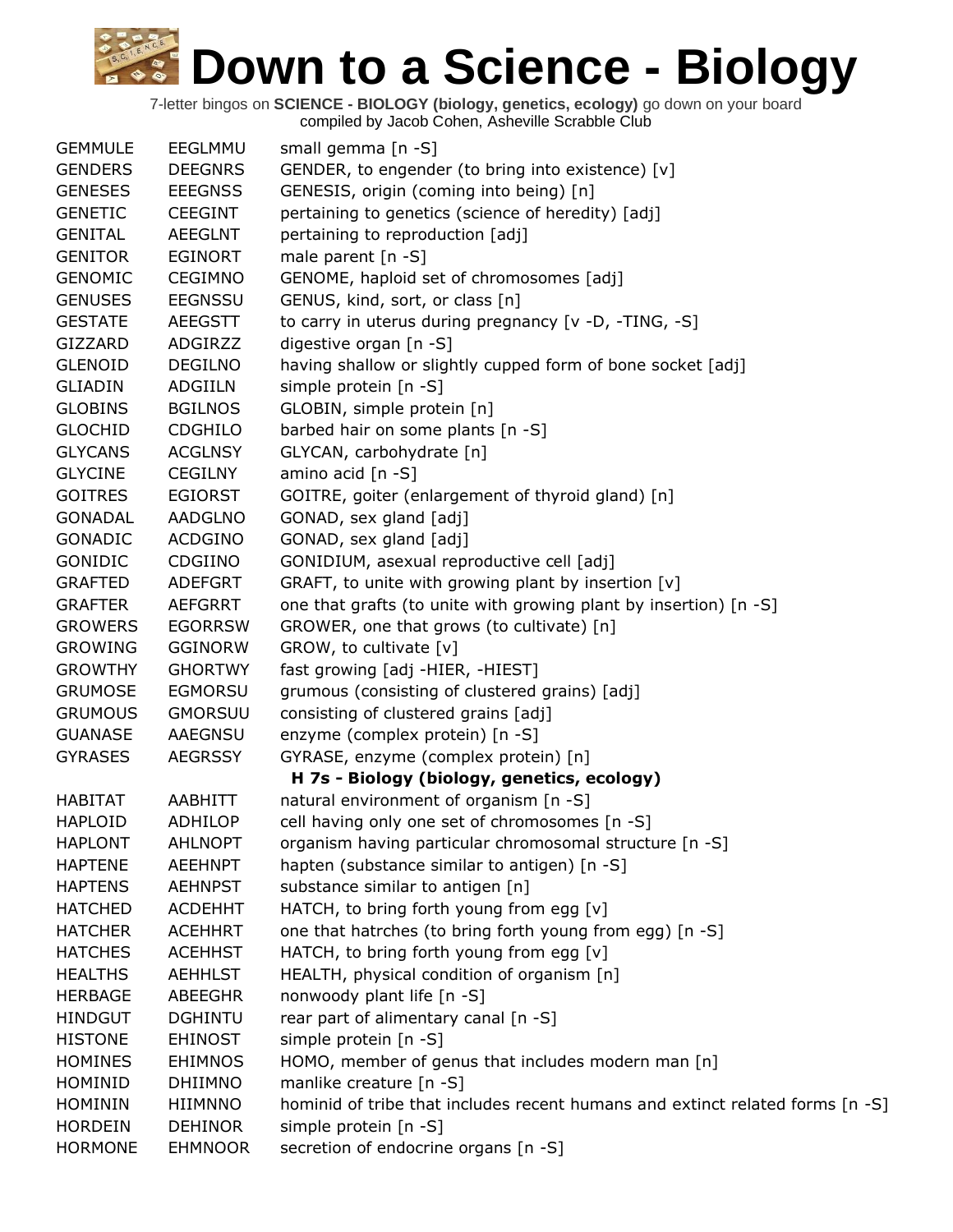| <b>HUMUSES</b>            | <b>EHMSSUU</b>            | HUMUS, decomposed organic matter [n]                                               |
|---------------------------|---------------------------|------------------------------------------------------------------------------------|
| <b>HYBRIDS</b>            | <b>BDHIRSY</b>            | HYBRID, offspring of genetically dissimilar parents [n]                            |
| <b>HYDRASE</b>            | <b>ADEHRSY</b>            | enzyme (complex protein) [n -S]                                                    |
|                           |                           | I 7s - Biology (biology, genetics, ecology)                                        |
| <b>INBEING</b>            | <b>BEGIINN</b>            | state of being inherent (existing in something as essential characteristic) [n -S] |
| <b>INBREDS</b>            | <b>BDEINRS</b>            | INBRED, product of inbreeding [n]                                                  |
| <b>INBREED</b>            | <b>BDEEINR</b>            | to breed closely related stock [v -BRED, -ING, -S]                                 |
| <b>INCROSS</b>            | <b>CINORSS</b>            | to inbreed (to breed closely related stock) [v -ED, -ING, -ES]                     |
| <b>INFAUNA</b>            | AAFINNU                   | fauna living on soft sea floor [n -E, -S]                                          |
| <b>INGRAFT</b>            | <b>AFGINRT</b>            | to graft for propagation [v -ED, -ING, -S]                                         |
| <b>INHIBIN</b>            | <b>BHIIINN</b>            | human hormone [n -S]                                                               |
| <b>INHUMAN</b>            | AHIMNNU                   | lacking desirable human qualities [adj -ER, -EST]                                  |
| <b>INSCAPE</b>            | <b>ACEINPS</b>            | inner essential quality of something [n -S]                                        |
| <b>INSECTS</b>            | <b>CEINSST</b>            | INSECT, any of class of small invertebrate animals [n]                             |
| <b>INSTEPS</b>            | <b>EINPSST</b>            | INSTEP, part of foot [n]                                                           |
| <b>INTRONS</b>            | <b>INNORST</b>            | INTRON, intervening sequence in genetic code [n]                                   |
| <b>INULASE</b>            | <b>AEILNSU</b>            | enzyme (complex protein) [n -S]                                                    |
| <b>INVITAL</b>            | AIILNTV                   | not vital (necessary to life) [adj]                                                |
| <b>ISOFORM</b>            | <b>FIMOORS</b>            | one of two or more proteins having similar form [n -S]                             |
| <b>ISOGAMY</b>            | <b>AGIMOSY</b>            | fusion of two similar gametes [n -MIES]                                            |
| <b>ISOGENY</b>            | <b>EGINOSY</b>            | state of being of similar origin [n -NIES]                                         |
| <b>ISOZYME</b>            | EIMOSYZ                   | type of enzyme (complex protein) [n -S]                                            |
|                           |                           | J 7s - Biology (biology, genetics, ecology)                                        |
| <b>JASSIDS</b>            | <b>ADIJSSS</b>            | JASSID, any of family of plant pests [n]                                           |
|                           |                           | K 7s - Biology (biology, genetics, ecology)                                        |
| <b>KERATIN</b>            | <b>AEIKNRT</b>            | fibrous protein [n -S]                                                             |
| <b>KINASES</b>            | <b>AEIKNSS</b>            | KINASE, enzyme (complex protein) [n]                                               |
| <b>KINETIN</b>            | <b>EIIKNNT</b>            | substance that increases plant growth [n -S]                                       |
| KINGDOM                   | <b>DGIKMNO</b>            | biological classification [n -S]                                                   |
|                           |                           | L 7s - Biology (biology, genetics, ecology)                                        |
| LABIATE                   | AABEILT                   | labiated plant [n -S]                                                              |
| <b>LABRUMS</b>            | ABLMRSU                   | LABRUM, lip or liplike structure [n]                                               |
| <b>LACTASE</b>            | <b>AACELST</b>            | enzyme (complex protein) [n -S]                                                    |
| LAIRING                   | AGIILNR<br>AAELLLM        | LAIR, to live in lair (wild animal's resting or dwelling place) [v]                |
| LAMELLA                   |                           | thin plate, scale, or membrane $[n -E, -S]$                                        |
| LAMININ<br><b>LANGUED</b> | AIILMNN                   | glycoprotein [n -S]<br>having tongue of specified color [adj]                      |
| <b>LANGUET</b>            | ADEGLNU                   | tonguelike part [n -S]                                                             |
| LANIARY                   | <b>AEGLNTU</b><br>AAILNRY | cuspid (pointed tooth) [n -RIES]                                                   |
| LATEXES                   | <b>AEELSTX</b>            | LATEX, milky liquid of certain plants [n]                                          |
| LATICES                   | <b>ACEILST</b>            | LATEX, milky liquid of certain plants [n]                                          |
| <b>LEAFAGE</b>            | AAEEFGL                   | foliage (growth of leaves of plant) [n -S]                                         |
| <b>LECTINS</b>            | <b>CEILNST</b>            | LECTIN, protein that binds to sugar molecule [n]                                   |
| <b>LEGUMES</b>            | <b>EEGLMSU</b>            | LEGUME, type of plant [n]                                                          |
| <b>LEGUMIN</b>            | EGILMNU                   | plant protein [n -S]                                                               |
| <b>LEPTINS</b>            | <b>EILNPST</b>            | LEPTIN, hormone released by fat cells [n]                                          |
| <b>LETHALS</b>            | <b>AEHLLST</b>            | LETHAL, death-causing genetic defect [n]                                           |
|                           |                           |                                                                                    |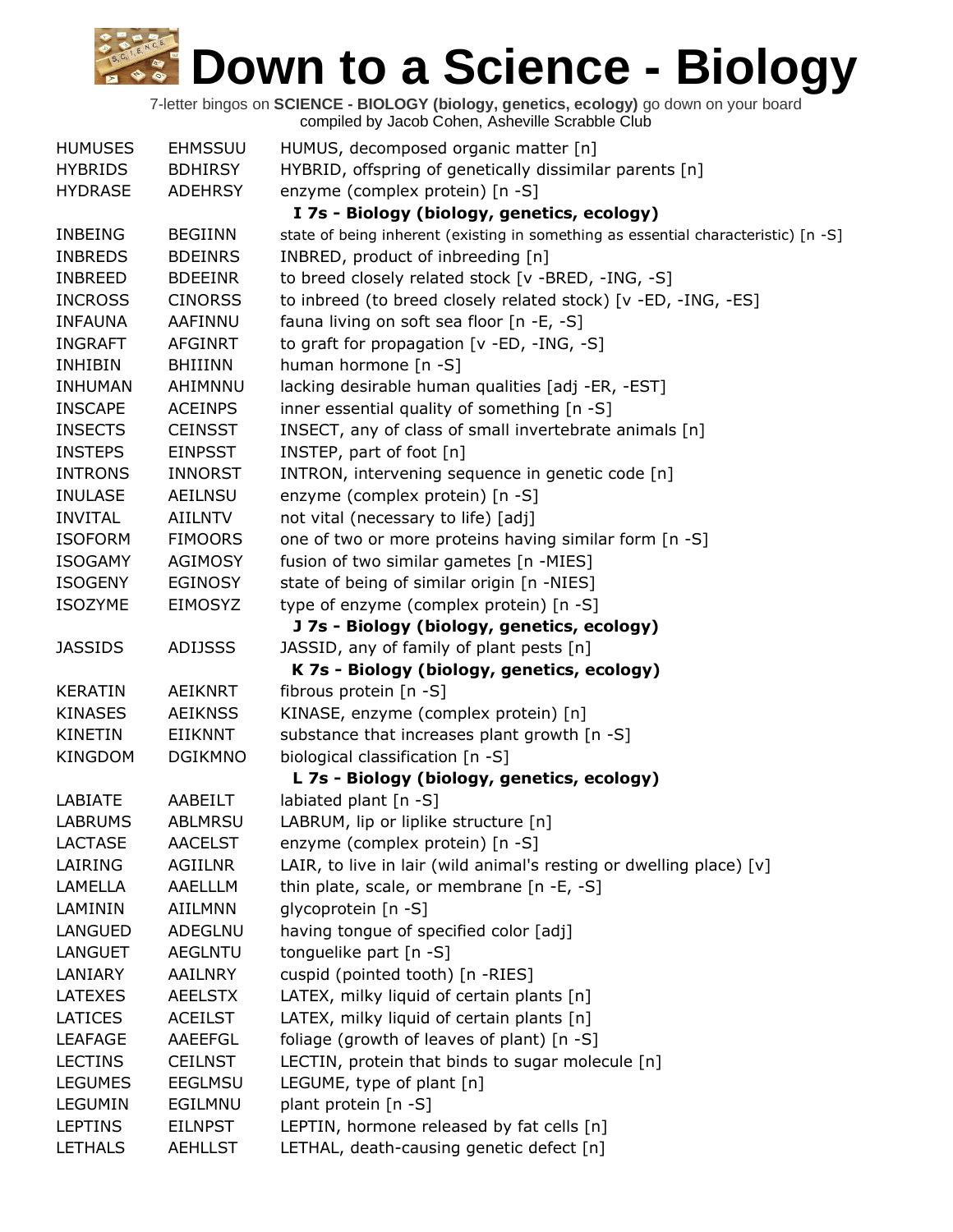| <b>LEUCINE</b> | <b>CEEILNU</b> | amino acid [n -S]                                                            |
|----------------|----------------|------------------------------------------------------------------------------|
| <b>LEUCINS</b> | <b>CEILNSU</b> | LEUCIN, leucine (amino acid) [n]                                             |
| <b>LIBIDOS</b> | <b>BDIILOS</b> | LIBIDO, energy derived from instinctual biological drives [n]                |
| <b>LIGASES</b> | <b>AEGILSS</b> | LIGASE, enzyme (complex protein) [n]                                         |
| <b>LIGULES</b> | <b>EGILLSU</b> | LIGULE, strap-shaped plant part [n]                                          |
| LINGUAE        | AEGILNU        | LINGUA, tongue or tonguelike part [n]                                        |
| <b>LINGULA</b> | AGILLNU        | organ or process shaped like tongue [n -E]                                   |
| <b>LIPASES</b> | <b>AEILPSS</b> | LIPASE, enzyme (complex protein) [n]                                         |
| <b>LIPIDES</b> | <b>DEIILPS</b> | LIPIDE, lipid (any of class of fatty substances) [n]                         |
| LIPIDIC        | <b>CDIIILP</b> | LIPID, any of class of fatty substances [adj]                                |
| <b>LIPOIDS</b> | <b>DIILOPS</b> | LIPOID, lipid (any of class of fatty substances) [n]                         |
| <b>LOBATED</b> | ABDELOT        | lobate (having lobes (rounded, projecting anatomical part)) [adj]            |
| <b>LOCOING</b> | <b>CGILNOO</b> | LOCO, to poison with locoweed [v]                                            |
| <b>LOCOISM</b> | <b>CILMOOS</b> | disease of livestock [n -S]                                                  |
| <b>LOCULED</b> | CDELLOU        | LOCULE, loculus (small, cell-like chamber) [adj]                             |
| <b>LOCULES</b> | <b>CELLOSU</b> | LOCULE, loculus (small, cell-like chamber) [n]                               |
| <b>LOCULUS</b> | <b>CLLOSUU</b> | small, cell-like chamber [n -LI]                                             |
| <b>LOMENTS</b> | <b>ELMNOST</b> | LOMENT, type of plant pod [n]                                                |
| LORICAE        | <b>ACEILOR</b> | LORICA, protective covering or shell [n]                                     |
| <b>LORICAS</b> | <b>ACILORS</b> | LORICA, protective covering or shell [n]                                     |
| <b>LUMBARS</b> | <b>ABLMRSU</b> | LUMBAR, anatomical part situated near loins [n]                              |
| <b>LUMENAL</b> | AELLMNU        | LUMEN, inner passage of tubular organ [adj]                                  |
| LUMINAL        | AILLMNU        | LUMEN, inner passage of tubular organ [adj]                                  |
| <b>LUSUSES</b> | <b>ELSSSUU</b> | LUSUS, abnormality (abnormity (departure from ordinary type)) [n]            |
| <b>LYSATES</b> | <b>AELSSTY</b> | LYSATE, product of lysis (disintegration of cells by lysin) [n]              |
| <b>LYSINES</b> | <b>EILNSSY</b> | LYSINE, amino acid [n]                                                       |
|                |                | M 7s - Biology (biology, genetics, ecology)                                  |
| <b>MAKABLE</b> | AABEKLM        | MAKE, to cause to exist [adj]                                                |
| <b>MALTASE</b> | <b>AAELMST</b> | enzyme (complex protein) [n -S]                                              |
| <b>MATINGS</b> | <b>AGIMNST</b> | MATING, period during which seasonal-breeding animal can mate [n]            |
| <b>MEDIUMS</b> | <b>DEIMMSU</b> | MEDIUM, surrounding environment in which something functions and thrives [n] |
| <b>MEDULLA</b> | ADELLMU        | central tissue in stems of certain plants [n -E, -S]                         |
| <b>MEGRIMS</b> | <b>EGIMMRS</b> | MEGRIM, migraine (severe headache) [n]                                       |
| <b>MEIOSIS</b> | <b>EIIMOSS</b> | type of cell division [n -SES]                                               |
| MEIOTIC        | <b>CEIIMOT</b> | MEIOSIS, type of cell division [adj]                                         |
| <b>MERISIS</b> | <b>EIIMRSS</b> | growth (development) [n -SES]                                                |
| <b>METAZOA</b> | AAEMOTZ        | METAZOON, metazoan (any of major division of multicellular animals) [n]      |
| <b>MICROBE</b> | <b>BCEIMOR</b> | minute life form $[n - S]$                                                   |
| <b>MILIEUS</b> | <b>EIILMSU</b> | MILIEU, environment [n]                                                      |
| MILIEUX        | EIILMUX        | MILIEU, environment [n]                                                      |
| <b>MISGROW</b> | <b>GIMORSW</b> | to grow abnormally [v -GREW, -N, -ING, -S]                                   |
| <b>MISMATE</b> | <b>AEIMMST</b> | to mate unsuitably $[v -D, -TING, -S]$                                       |
| <b>MITOGEN</b> | <b>EGIMNOT</b> | substance that induces mitosis [n -S]                                        |
| <b>MITOSIS</b> | MIIOSST        | type of cell division [n -SES]                                               |
| <b>MITOTIC</b> | <b>CIIMOTT</b> | MITOSIS, type of cell division [adj]                                         |
| <b>MONADAL</b> | <b>AADLMNO</b> | MONAD, single-celled organism [adj]                                          |
| <b>MONADES</b> | <b>ADEMNOS</b> | MONAS, monad (single-celled organism) [n]                                    |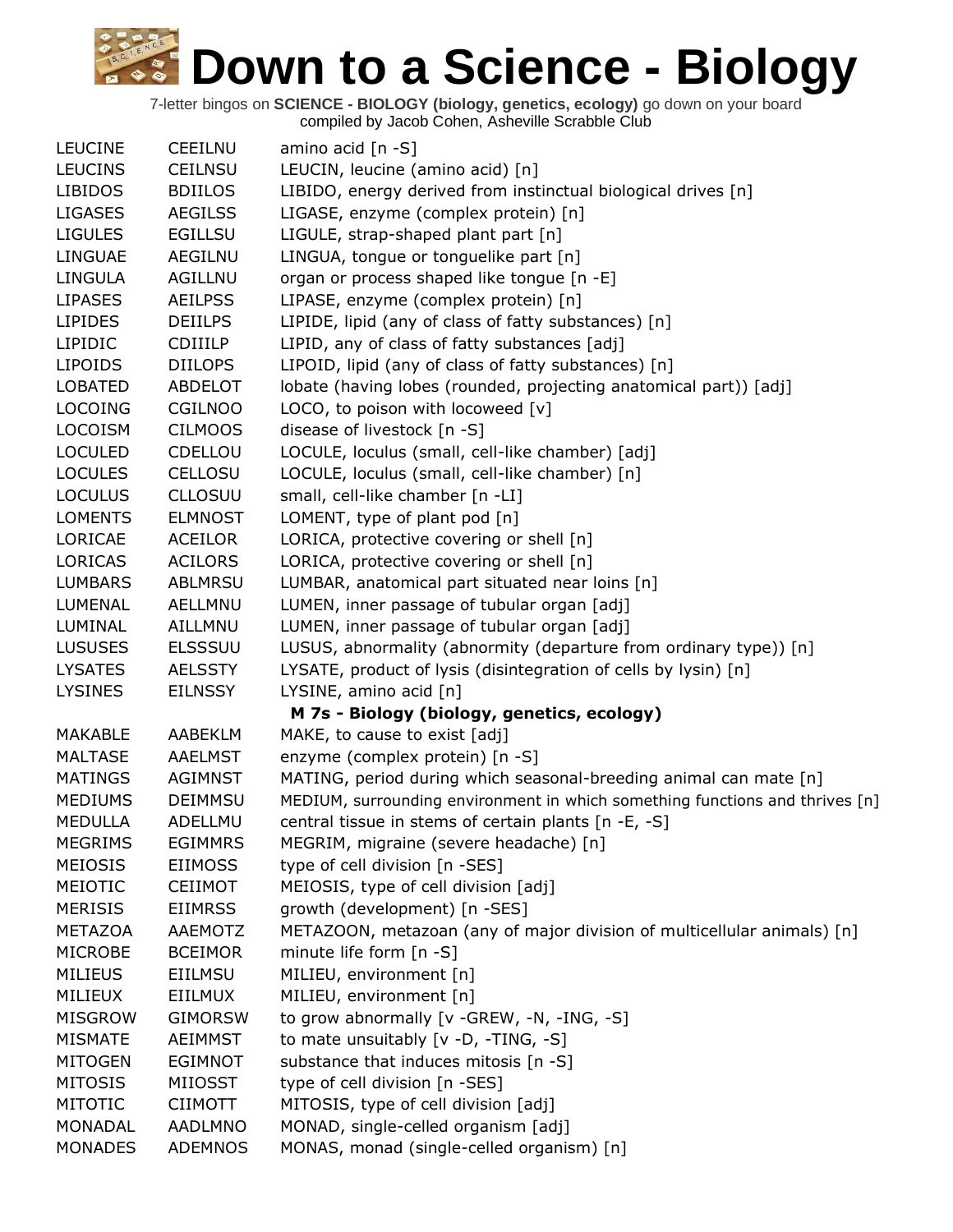| MONADIC        | <b>ACDIMNO</b> | MONAD, single-celled organism [adj]                                                   |
|----------------|----------------|---------------------------------------------------------------------------------------|
| <b>MONERAN</b> | <b>AEMNNOR</b> | cellular organism that does not have distinct nucleus [n -S]                          |
| <b>MONGREL</b> | <b>EGLMNOR</b> | animal or plant of mixed breed [n -S]                                                 |
| MONOCOT        | <b>CMNOOOT</b> | type of seed plant [n -S]                                                             |
| <b>MONOECY</b> | <b>CEMNOOY</b> | condition of being monecian [n -CIES]                                                 |
| <b>MORGANS</b> | <b>AGMNORS</b> | MORGAN, unit of distance between genes [n]                                            |
| <b>MORULAE</b> | AELMORU        | MORULA, embryonic mass of cells [n]                                                   |
| <b>MORULAR</b> | <b>ALMORRU</b> | MORULA, embryonic mass of cells [adj]                                                 |
| <b>MORULAS</b> | <b>ALMORSU</b> | MORULA, embryonic mass of cells [n]-S]                                                |
| <b>MUCOIDS</b> | CDIMOSU        | MUCOID, complex protein [n]                                                           |
| <b>MUTAGEN</b> | <b>AEGMNTU</b> | substance that causes biological mutation [n -S]                                      |
| <b>MUTANTS</b> | AMNSTTU        | MUTANT, something that undergoes mutation [n]                                         |
| <b>MUTASES</b> | AEMSSTU        | MUTASE, enzyme (complex protein) [n]                                                  |
| <b>MUTATED</b> | <b>ADEMTTU</b> | MUTATE, to change or cause to change in form [v]                                      |
| <b>MUTATES</b> | <b>AEMSTTU</b> | MUTATE, to change or cause to change in form [v]                                      |
| <b>MUTATOR</b> | AMORTTU        | one that causes change in form [n -S]                                                 |
| <b>MYELINE</b> | <b>EEILMNY</b> | myelin (fatty substance that encases certain nerve fibers) [n -S]                     |
| <b>MYELINS</b> | <b>EILMNSY</b> | MYELIN, fatty substance that encases certain nerve fibers [n]                         |
| <b>MYOMERE</b> | <b>EEMMORY</b> | part of vertebrate embryo [n -S]                                                      |
| <b>MYOSINS</b> | <b>IMNOSSY</b> | MYOSIN, protein found in muscle tissue [n]                                            |
| <b>MYOTOME</b> | <b>EMMOOTY</b> | portion of embryonic somite [n -S]                                                    |
|                |                | N 7s - Biology (biology, genetics, ecology)                                           |
| <b>NECTARY</b> | <b>ACENRTY</b> | plant gland [n -RIES]                                                                 |
| <b>NEKTONS</b> | <b>EKNNOST</b> | NEKTON, free-swimming marine animals [n]                                              |
| <b>NEOTYPE</b> | <b>EENOPTY</b> | specimen of species [n -S]                                                            |
| <b>NEURONE</b> | EENNORU        | neuron (basic cellular unit of nervous system) [n -S]                                 |
| <b>NEURONS</b> | <b>ENNORSU</b> | NEURON, basic cellular unit of nervous system [n]                                     |
| <b>NEURULA</b> | <b>AELNRUU</b> | vertebrate embryo [n -E, -S]                                                          |
| <b>NEUSTIC</b> | <b>CEINSTU</b> | NEUSTON, aggregate of small aquatic organisms [adj]                                   |
| <b>NEUSTON</b> | <b>ENNOSTU</b> | aggregate of small aquatic organisms [n -S]                                           |
| <b>NODALLY</b> | <b>ADLLNOY</b> | NODAL, of nature of node [adv]                                                        |
| <b>NONLIFE</b> | <b>EFILNNO</b> | absence of life [n -IVES]                                                             |
| <b>NUCELLI</b> | <b>CEILLNU</b> | NUCELLUS, essential part of plant ovule [n]                                           |
| <b>NUCLEAL</b> | <b>ACELLNU</b> | nuclear (pertaining to nucleus (essential part of cell)) [adj]                        |
| <b>NUCLEAR</b> | <b>ACELNRU</b> | pertaining to nucleus (essential part of cell) [adj]                                  |
| <b>NUCLEIN</b> | CEILNNU        | protein found in nuclei [n -S]                                                        |
| <b>NUCLEUS</b> | <b>CELNSUU</b> | essential part of cell [n -ES or -EI]                                                 |
| <b>NUTGALL</b> | <b>AGLLNTU</b> | gallnut (abnormal swelling of plant tissue) [n -S]                                    |
|                |                | O 7s - Biology (biology, genetics, ecology)                                           |
| <b>OCELLAR</b> | <b>ACELLOR</b> | pertaining to ocellus (minute simple eye) [adj]                                       |
| <b>OCELLUS</b> | CELLOSU        | minute simple eye [n -LLI]                                                            |
| <b>OCHREAE</b> | <b>ACEEHOR</b> | OCHREA, ocrea (sheathing plant part) [n]                                              |
| <b>OCHREAS</b> | <b>ACEHORS</b> | OCHREA, ocrea (sheathing plant part) [n]                                              |
| <b>OCREATE</b> | <b>ACEEORT</b> | having ocreae (sheathing plant part) [adj]                                            |
| <b>OESTRIN</b> | <b>EINORST</b> | estrin (estrone (estrogen (female sex hormone promoting or producing estrus))) [n -S] |
| <b>OLDNESS</b> | <b>DELNOSS</b> | state of being old (living or existing for relatively long time) [n -ES]              |
| <b>OLEINES</b> | <b>EEILNOS</b> | OLEINE, olein (liquid portion of fat) [n]                                             |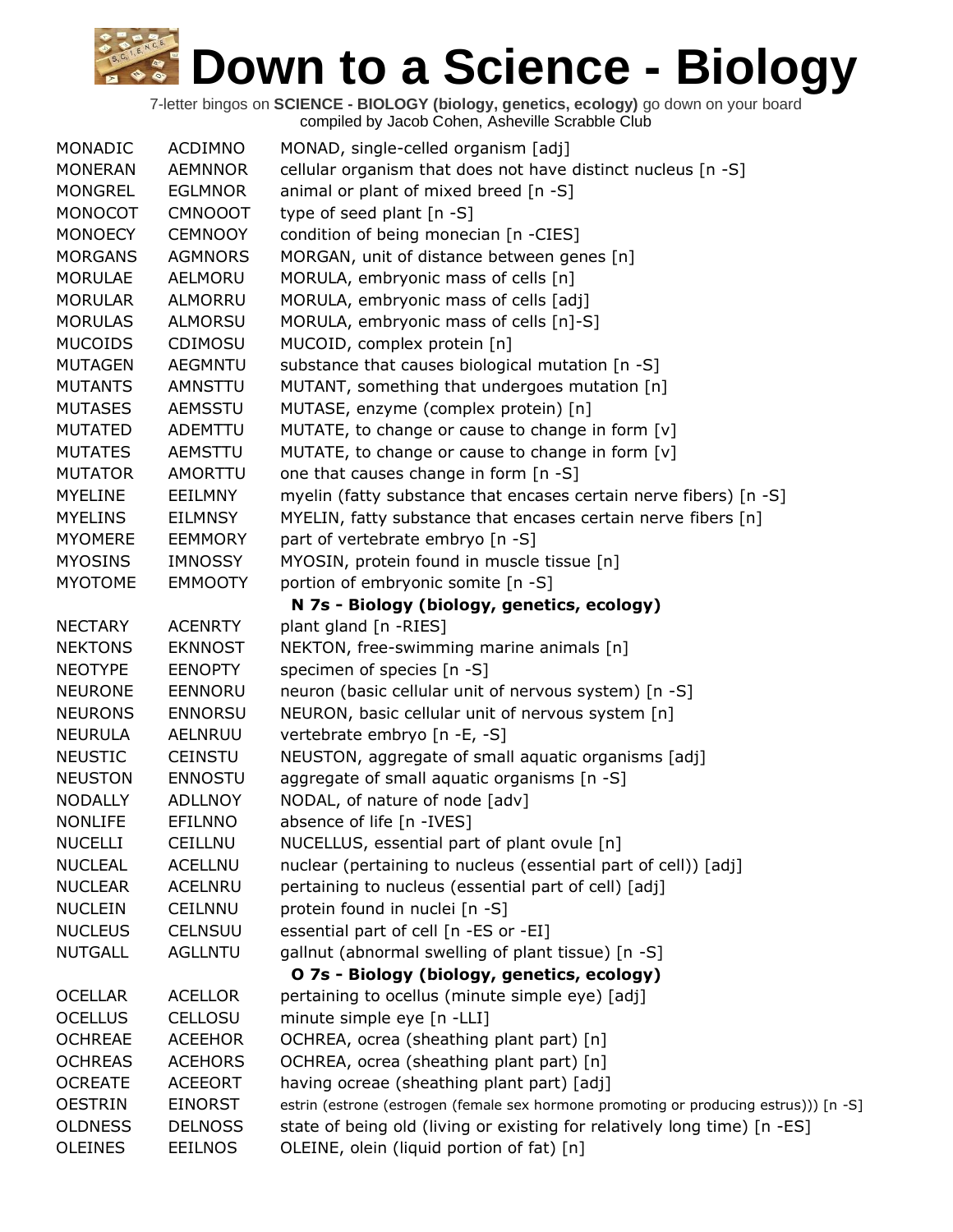| <b>OMENTAL</b> | <b>AELMNOT</b> | OMENTUM, fold in abdominal membrane [adj]                                                   |
|----------------|----------------|---------------------------------------------------------------------------------------------|
| <b>OMENTUM</b> | <b>EMMNOTU</b> | fold in abdominal membrane [n -S or -TA]                                                    |
| <b>OOCYSTS</b> | <b>COOSSTY</b> | OOCYST, zygote (cell formed by union of two gametes) [n]                                    |
| <b>OOPHYTE</b> | <b>EHOOPTY</b> | stage of development in certain plants [n -S]                                               |
| <b>OPERONS</b> | <b>ENOOPRS</b> | OPERON, type of gene cluster [n]                                                            |
| <b>ORACHES</b> | <b>ACEHORS</b> | ORACH, cultivated plant [n] / ORACHE, orach (cultivated plant) [n]                          |
| ORGANIC        | <b>ACGINOR</b> | substance of animal or vegetable origin [n -S]                                              |
| ORIFICE        | <b>CEFIIOR</b> | mouth or mouthlike opening [n -S]                                                           |
| <b>ORIGINS</b> | <b>GIINORS</b> | ORIGIN, coming into being [n]                                                               |
| <b>OSSEINS</b> | <b>EINOSSS</b> | OSSEIN, protein substance in bone [n]                                                       |
| <b>OSSIFIC</b> | <b>CFIIOSS</b> | pertaining to formation of bone [adj]                                                       |
| <b>OSTEOID</b> | <b>DEIOOST</b> | uncalcified bone matrix [n -S]                                                              |
| OSTIOLE        | <b>EILOOST</b> | small bodily opening [n -S]                                                                 |
| <b>OSTOSIS</b> | <b>IOOSSST</b> | formation of bone [n -SES or -ES]                                                           |
| <b>OUTLIVE</b> | <b>EILOTUV</b> | to live longer than [v -D, -VING, -S]                                                       |
| <b>OUTPUTS</b> | OPSTTUU        | OUTPUT, to produce (to bring into existence) [v]                                            |
| <b>OUTROOT</b> | <b>OOORTTU</b> | to pull up by roots [v -ED, -ING, -S]                                                       |
| <b>OVARIAL</b> | <b>AAILORV</b> | ovarian (pertaining to ovary (female reproductive gland)) [adj]                             |
| <b>OVARIAN</b> | <b>AAINORV</b> | pertaining to ovary (female reproductive gland) [adj]                                       |
| <b>OVARIES</b> | <b>AEIORSV</b> | OVARY, female reproductive gland [n]                                                        |
| <b>OVICIDE</b> | CDEIIOV        | agent that kills eggs [n -S]                                                                |
| <b>OVIDUCT</b> | <b>CDIOTUV</b> | tube through which ova travel from ovary [n -S]                                             |
| <b>OVIPARA</b> | <b>AAIOPRV</b> | egg-laying animals [n OVIPARA]                                                              |
| <b>OVISACS</b> | <b>ACIOSSV</b> | OVISAC, sac containing ovum or ova [n]                                                      |
| OXIDASE        | <b>ADEIOSX</b> | oxidizing enzyme [n -S]                                                                     |
| <b>OXYPHIL</b> | <b>HILOPXY</b> | oxyphile (organism that thrives in relatively acid environment) [n -S]                      |
| <b>OXYSOME</b> | <b>EMOOSXY</b> | structural unit of cellular cristae [n -S]                                                  |
|                |                | P 7s - Biology (biology, genetics, ecology)                                                 |
| <b>PANGENE</b> | <b>AEEGNNP</b> | pangen (hypothetical heredity-controlling particle of protoplasm) [n -S]                    |
| <b>PANGENS</b> | <b>AEGNNPS</b> | PANGEN, hypothetical heredity-controlling particle of protoplasm [n]                        |
| <b>PAPAINS</b> | <b>AAINPPS</b> | PAPAIN, enzyme (complex protein) [n]                                                        |
| <b>PAPPOSE</b> | <b>AEOPPPS</b> | PAPPUS, tuft of bristles on achene of certain plants [adj]                                  |
| <b>PAPPOUS</b> | <b>AOPPPSU</b> | PAPPUS, tuft of bristles on achene of certain plants [adj]                                  |
| PASSING        | <b>AGINPSS</b> | death (end of life) [n -S]                                                                  |
| <b>PEATIER</b> | AEEIPRT        | PEATY, resembling or containing peat (composed of partially decayed vegetable matter) [adj] |
| <b>PECTASE</b> | <b>ACEEPST</b> | enzyme (complex protein) [n -S]                                                             |
| <b>PECTENS</b> | <b>CEENPST</b> | PECTEN, comblike anatomical part [n]                                                        |
| <b>PECTINS</b> | <b>CEINPST</b> | PECTIN, carbohydrate derivative [n]                                                         |
| PEDICEL        | <b>CDEEILP</b> | slender basal part of organism [n -S]                                                       |
| PEDICLE        | <b>CDEEILP</b> | pedicel (slender basal part of organism) [n -S]                                             |
| <b>PENISES</b> | <b>EEINPSS</b> | PENIS, male organ of copulation [n]                                                         |
| <b>PEPSINE</b> | <b>EEINPPS</b> | pepsin (digestive enzyme of stomach) [n -S]                                                 |
| <b>PEPSINS</b> | <b>EINPPSS</b> | PEPSIN, digestive enzyme of stomach) [n]                                                    |
| <b>PEPTIDE</b> | <b>DEEIPPT</b> | combination of amino acids                                                                  |
| <b>PEPTIDS</b> | <b>DEIPPST</b> | PEPTID, peptide (combination of amino acids) [n]                                            |
| <b>PEPTONE</b> | <b>EENOPPT</b> | protein compound [n -S]                                                                     |
| <b>PERDURE</b> | <b>DEEPRRU</b> | to continue to exist [v -D, -RING, -S]                                                      |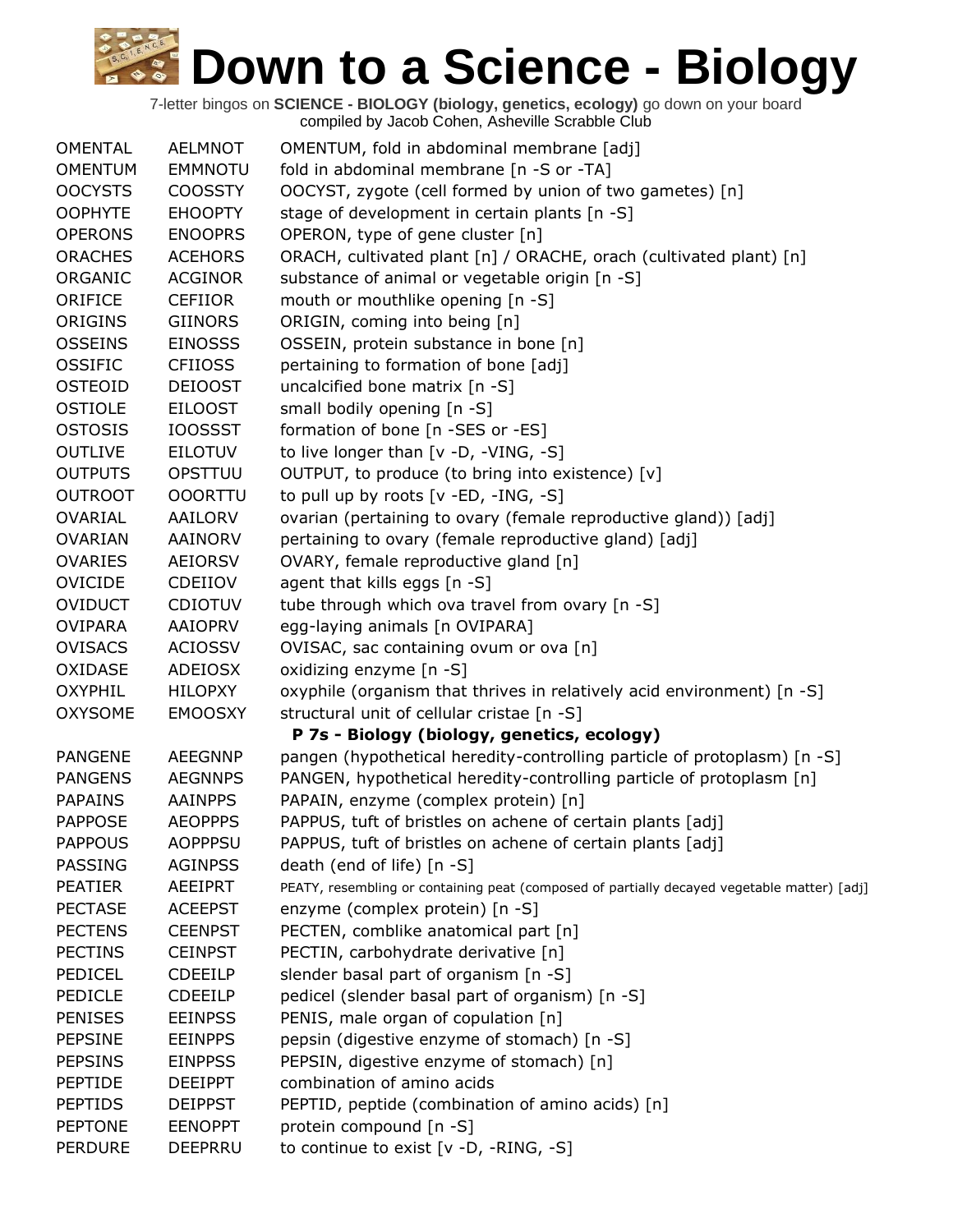| <b>PEREION</b> | <b>EEINOPR</b> | thorax of some crustaceans [n -IA, -S]                                                                             |
|----------------|----------------|--------------------------------------------------------------------------------------------------------------------|
| <b>PEREONS</b> | <b>EENOPRS</b> | PEREON, pereion (thorax of some crustaceans [n]                                                                    |
| <b>PESSARY</b> | <b>AEPRSSY</b> | contraceptive device worn in vagina [n -RIES]                                                                      |
| <b>PHARMER</b> | <b>AEHMPRR</b> | one who participates in pharming (production of pharmaceuticals from genetically altered plants or animals) [n -S] |
| PHELLEM        | <b>EEHLLMP</b> | layer of plant cells [n -S]                                                                                        |
| PHLOEMS        | <b>EHLMOPS</b> | PHLOEM, complex plant tissue [n]                                                                                   |
| <b>PHORESY</b> | <b>EHOPRSY</b> | symbiotic relationship between some arthropods and fishes [n -SIES]                                                |
| <b>PHYTOID</b> | <b>DHIOPTY</b> | resembling plant [adj]                                                                                             |
| <b>PHYTONS</b> | <b>HNOPSTY</b> | PHYTON, structural unit of plant [n]                                                                               |
| PINNULA        | AILNNPU        | pinnule (pinnate part or organ) [n -E]                                                                             |
| PINNULE        | <b>EILNNPU</b> | pinnate part or organ [n -S]                                                                                       |
| <b>PIZZLES</b> | <b>EILPSZZ</b> | PIZZLE, penis of animal [n]                                                                                        |
| <b>PLANTED</b> | <b>ADELNPT</b> | PLANT, to place in ground for growing [v]                                                                          |
| <b>PLANTER</b> | <b>AELNPRT</b> | one that plants (to place in ground for growing) [n -S]                                                            |
| <b>PLANULA</b> | <b>AALLNPU</b> | free-swimming larva of certain organisms [n -E]                                                                    |
| PLASMID        | <b>ADILMPS</b> | hereditary structure of cell [n -S]                                                                                |
| PLASMIN        | <b>AILMNPS</b> | enzyme (complex protein) [n -S]                                                                                    |
| <b>PLASMON</b> | <b>ALMNOPS</b> | determinant of inheritance believed to exist in cells [n -S]                                                       |
| <b>PLASTID</b> | <b>ADILPST</b> | structure in plant cells [n -S]                                                                                    |
| PLUMULE        | <b>ELLMPUU</b> | primary bud of plant embryo [n -S]                                                                                 |
| PLUVIAL        | <b>AILLPUV</b> | prolonged period of wet climate [n -S]                                                                             |
| <b>POLLENS</b> | <b>ELLNOPS</b> | POLLEN, to convey pollen (fertilizing element in seed plant) to [v]                                                |
| <b>POLYCOT</b> | <b>CLOOPTY</b> | type of plant $[n - S]$                                                                                            |
| <b>POLYOMA</b> | <b>ALMOOPY</b> | type of virus (any of class of submicroscopic pathogens) [n -S]                                                    |
| <b>POLYPED</b> | <b>DELOPPY</b> | something having many legs [n -S]                                                                                  |
| <b>POLYPOD</b> | <b>DLOOPPY</b> | many-footed organism [n -S]                                                                                        |
| <b>POLYPUS</b> | <b>LOPPSUY</b> | growth protruding from mucous lining of organ [n -PI, -ES]                                                         |
| <b>PRECAVA</b> | <b>AACEPRV</b> | vein in higher vertebrates [n -E]                                                                                  |
| <b>PRELIFE</b> | <b>EEFILPR</b> | life conceived as lived before one's earthly life [n -IVES]                                                        |
| <b>PREMOLT</b> | <b>ELMOPRT</b> | preceding molt [adj]                                                                                               |
| <b>PREPUPA</b> | <b>AEPPPRU</b> | stage preceding pupa [n -E, -S]                                                                                    |
| <b>PREYERS</b> | <b>EEPRRSY</b> | PREYER, one that preys (to seize and devour animals for food) [n]                                                  |
| <b>PREYING</b> | <b>EGINPRY</b> | PREY, to seize and devour animals for food [v]                                                                     |
| PRIMINE        | EIIMNPR        | outer covering of ovule [n -S]                                                                                     |
| <b>PRODUCE</b> | <b>CDEOPRU</b> | to bring into existence [v -D, -CING, -S]                                                                          |
| <b>PROGENY</b> | <b>EGNOPRY</b> | descendant or offspring [n -NIES]                                                                                  |
| <b>PROLANS</b> | <b>ALNOPRS</b> | PROLAN, sex hormone [n]                                                                                            |
| <b>PROLINE</b> | <b>EILNOPR</b> | amino acid [n -S]                                                                                                  |
| <b>PROMINE</b> | <b>EIMNOPR</b> | substance that promotes growth [n -S]                                                                              |
| <b>PROSECT</b> | <b>CEOPRST</b> | to dissect (to cut apart for scientific examination) [v -ED, -ING, -S]                                             |
| <b>PROTEAN</b> | <b>AENOPRT</b> | type of protein (nitrogenous organic compound) [n -S]                                                              |
| <b>PROTEID</b> | <b>DEIOPRT</b> | protein (nitrogenous organic compound) [n -S]                                                                      |
| <b>PROTEIN</b> | <b>EINOPRT</b> | nitrogenous organic compound [n -S]                                                                                |
| <b>PROTIST</b> | <b>IOPRSTT</b> | any of group of unicellular organisms [n -S]                                                                       |
| <b>PSAMMON</b> | <b>AMMNOPS</b> | group of microorganisms living in waterlogged sands [n -S]                                                         |
| <b>PSYLLAS</b> | <b>ALLPSSY</b> | PSYLLA, any of various plant lice [n]                                                                              |
| <b>PSYLLID</b> | <b>DILLPSY</b> | psylla (any of various plant lice) [n -S]                                                                          |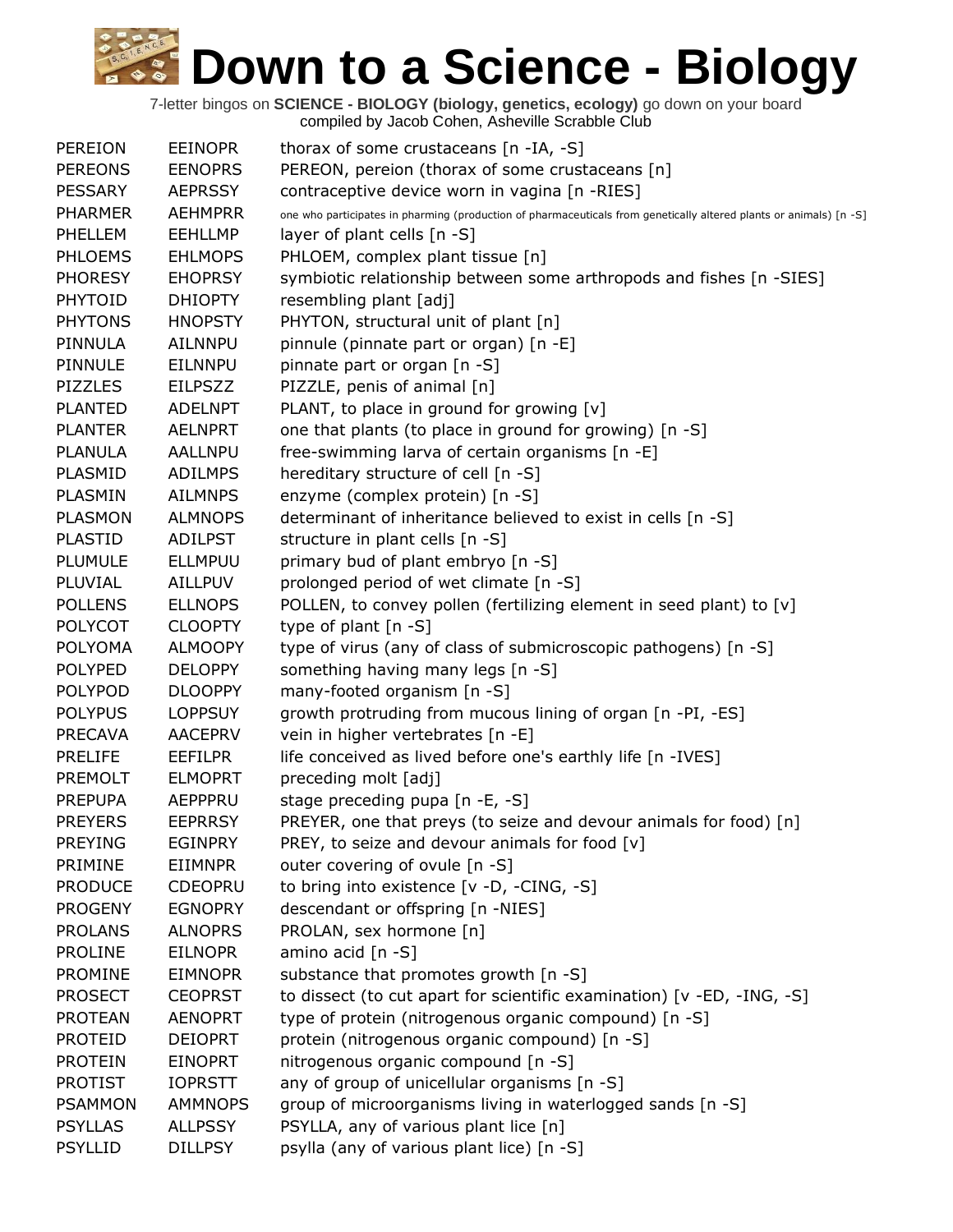|                |                | Q 7s - Biology (biology, genetics, ecology)                                                                 |
|----------------|----------------|-------------------------------------------------------------------------------------------------------------|
|                |                | R 7s - Biology (biology, genetics, ecology)                                                                 |
| <b>RADICEL</b> | <b>ACDEILR</b> | rootlet (small root) [n -S]                                                                                 |
| <b>RADICES</b> | <b>ACDEIRS</b> | RADIX, root of plant [n]                                                                                    |
| <b>RADICLE</b> | <b>ACDEILR</b> | part of plant embryo [n -S]                                                                                 |
| RADIXES        | <b>ADEIRSX</b> | RADIX, root of plant [n]                                                                                    |
| RAPHIDE        | <b>ADEHIPR</b> | needle-shaped crystal occurring in plant cells [n -S]                                                       |
| <b>RATOONS</b> | <b>ANOORST</b> | RATOON, to sprout from root planted previous year [v]                                                       |
| <b>RATTOON</b> | <b>ANOORTT</b> | to ratoon (to sprout from root planted previous year) [v -ED, -ING, -S]                                     |
| <b>READAPT</b> | <b>AADEPRT</b> | to adapt again [v -ED, -ING, -S]                                                                            |
| <b>REAGINS</b> | <b>AEGINRS</b> | REAGIN, type of antibody (body protein that produces immunity against certain microorganisms or toxins) [n] |
| <b>REARING</b> | <b>AEGINRR</b> | act of animal standing on its rear limbs [n -S]                                                             |
| <b>RECTUMS</b> | <b>CEMRSTU</b> | RECTUM, terminal portion of large intestine [n]                                                             |
| <b>REGREEN</b> | <b>EEEGNRR</b> | to green again [v -ED, -ING, -S]                                                                            |
| RELAXIN        | AEILNRX        | female hormone [n -S]                                                                                       |
| <b>RELICTS</b> | <b>CEILRST</b> | RELICT, organism surviving in changed environment [n]                                                       |
| <b>RENNASE</b> | <b>AEENNRS</b> | rennin (enzyme (complex protein)) [n -S]                                                                    |
| <b>RENNETS</b> | <b>EENNRST</b> | RENNET, lining membrane in stomach of certain young animals [n]                                             |
| <b>RENNINS</b> | <b>EINNNRS</b> | RENNIN, enzyme (complex protein) [n]                                                                        |
| <b>REPLANT</b> | <b>AELNPRT</b> | to plant again [v -ED, -ING, -S]                                                                            |
| <b>RETINES</b> | <b>EEINRST</b> | RETINE, substance in cells that retards growth and cell division [n]                                        |
| <b>RIDGELS</b> | <b>DEGILRS</b> | RIDGEL, ridgling (male animal with undescended testicles) [n]                                               |
| <b>RIDGILS</b> | <b>DGIILRS</b> | RIDGIL, ridgling (male animal with undescended testicles) [n]                                               |
| <b>RIFLIPS</b> | <b>FIILPRS</b> | RIFLIP, fragment of DNA [n]                                                                                 |
| <b>RONIONS</b> | <b>INNOORS</b> | RONION, mangy animal or person [n]                                                                          |
| <b>RONYONS</b> | <b>NNOORSY</b> | RONYON, ronion (mangy animal or person) [n]                                                                 |
| <b>ROOTING</b> | <b>GINOORT</b> | ROOT, to put forth root (underground portion of plant) [v]                                                  |
| <b>ROTIFER</b> | <b>EFIORRT</b> | microscopic aquatic organism [n -S]                                                                         |
|                |                | S 7s - Biology (biology, genetics, ecology)                                                                 |
| <b>SACCATE</b> | <b>AACCEST</b> | having sac (pouch-shaped structure in animal or plant) [adj]                                                |
| <b>SACLIKE</b> | <b>ACEIKLS</b> | resembling sac (pouch-shaped structure in animal or plant) [adj]                                            |
| SAPONIN        | <b>AINNOPS</b> | soapy substance obtained from plants [n -S]                                                                 |
| <b>SAPROBE</b> | <b>ABEOPRS</b> | organism that derives its nourishment from decaying organic matter [n -S]                                   |
| <b>SARCINA</b> | <b>AACINRS</b> | spherical bacterium [n -S or -E]                                                                            |
| <b>SARCOUS</b> | <b>ACORSSU</b> | composed of flesh or muscle [adj]                                                                           |
| <b>SARMENT</b> | <b>AEMNRST</b> | type of plant stem $[n - S]$                                                                                |
| <b>SCOPULA</b> | <b>ACLOPSU</b> | dense tuft of hairs [n -E or -S]                                                                            |
| <b>SCROGGY</b> | <b>CGGORSY</b> | of stunted growth [adj -GGIER, -GGIEST]                                                                     |
| <b>SECRETE</b> | <b>CEEERST</b> | to generate and separate out from cells or bodily fluids [v -D, -TING, -S]                                  |
| <b>SEEDERS</b> | <b>DEEERSS</b> | SEEDER, one that seeds (to plant seeds (propagative plant structures) in) [n]                               |
| <b>SEEDING</b> | <b>DEEGINS</b> | SEED, to plant seeds (propagative plant structures) in [v]                                                  |
| <b>SEGETAL</b> | <b>AEEGLST</b> | growing in fields of grain [adj]                                                                            |
| <b>SEPTUMS</b> | <b>EMPSSTU</b> | SEPTUM, dividing membrane or partition [n]                                                                  |
| <b>SERICIN</b> | <b>CEIINRS</b> | kind of protein [n -S]                                                                                      |
| <b>SERINES</b> | <b>EEINRSS</b> | SERINE, amino acid [n]                                                                                      |
| <b>SEROSAE</b> | <b>AEEORSS</b> | SEROSA, thin membrane lining certain bodily cavities [n]                                                    |
| <b>SEROSAL</b> | <b>AELORSS</b> | SEROSA, thin membrane lining certain bodily cavities [adj]                                                  |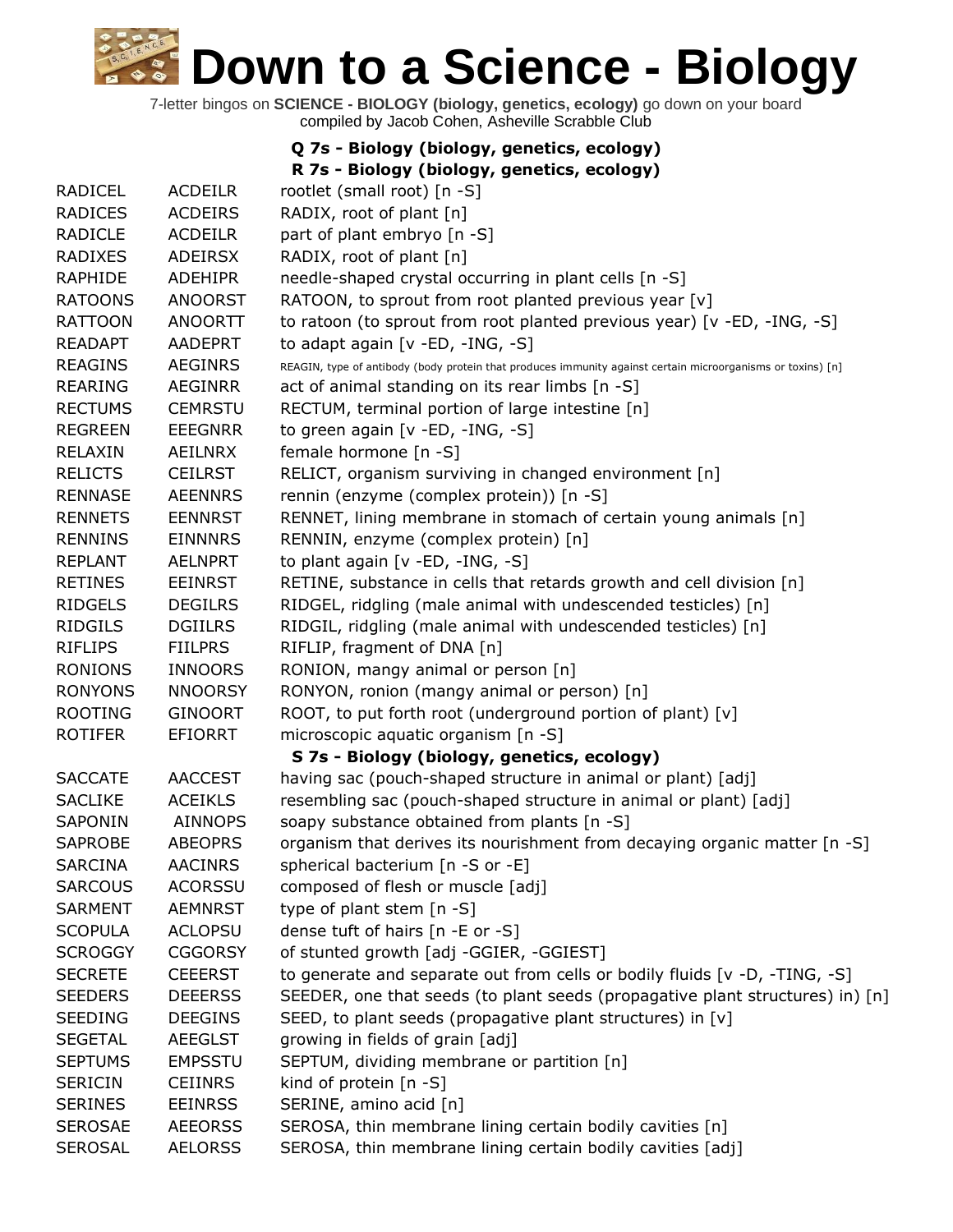| <b>SEROSAS</b> | <b>AEORSSS</b> | SEROSA, thin membrane lining certain bodily cavities [n]                    |
|----------------|----------------|-----------------------------------------------------------------------------|
| <b>SEROVAR</b> | <b>AEORRSV</b> | group of microorganisms having characteristic set of antigens [n -S]        |
| <b>SERUMAL</b> | AELMRSU        | SERUM, watery portion of whole blood [adj]                                  |
| SOILAGE        | <b>AEGILOS</b> | green crops for feeding animals [n -S]                                      |
| SOMATIC        | <b>ACIMOST</b> | SOMA, body of organism [adj]                                                |
| SOMITAL        | <b>AILMOST</b> | SOMITE, longitudinal segment of body of some animals [adj]                  |
| <b>SOMITES</b> | <b>EIMOSST</b> | SOMITE, longitudinal segment of body of some animals [n]                    |
| SOMITIC        | <b>CIIMOST</b> | SOMITE, longitudinal segment of body of some animals [adj]                  |
| <b>SPATHAL</b> | <b>AAHLPST</b> | SPATHE, leaflike organ of certain plants [adj]                              |
| <b>SPATHED</b> | <b>ADEHPST</b> | SPATHE, leaflike organ of certain plants [adj]                              |
| <b>SPATHES</b> | <b>AEHPSST</b> | SPATHE, leaflike organ of certain plants [n]                                |
| <b>SPELEAN</b> | <b>AEELNPS</b> | living in caves [adj]                                                       |
| <b>SPIREME</b> | <b>EEIMPRS</b> | filament forming part of cell nucleus during mitosis [n -S]                 |
| <b>SPIREMS</b> | <b>EIMPRSS</b> | SPIREM, spireme (filament forming part of cell nucleus during mitosis) [n]  |
| <b>SPRIGGY</b> | <b>GGIPRSY</b> | having small branches [adj -GGIER, -GGIEST]                                 |
| <b>STATURE</b> | AERSTTU        | natural height of human or animal body [n -S]                               |
| <b>STEARIC</b> | <b>ACEIRST</b> | STEARIN, solid portion of fat [adj]                                         |
| <b>STEARIN</b> | <b>AEINRST</b> | solid portion of fat [n -S]                                                 |
| <b>STENOKY</b> | <b>EKNOSTY</b> | ability of organism to live only under narrow range of conditions [n -KIES] |
| <b>STINGER</b> | <b>EGINRST</b> | one that stings (to prick painfully) [n -S]                                 |
| <b>STIPULE</b> | <b>EILPSTU</b> | appendage at base of leaf in certain plants [n -S]                          |
| <b>STOLONS</b> | <b>LNOOSST</b> | STOLON, type of plant stem [n]                                              |
| <b>STOMATA</b> | <b>AAMOSTT</b> | STOMA, minute opening in epidermis of plant organ [n]                       |
| <b>STOMATE</b> | <b>AEMOSTT</b> | stoma (minute opening in epidermis of plant organ) [n -S]                   |
| <b>STOUNDS</b> | <b>DNOSSTU</b> | STOUND, to ache (to suffer dull, continuous pain) [v]                       |
| <b>STROMAL</b> | <b>ALMORST</b> | STROMA, substance that forms framework of organ or cell [adj]               |
| <b>STRUMAE</b> | <b>AEMRSTU</b> | STRUMA, scrofula (disease of lymph glands) [n]                              |
| <b>STRUMAS</b> | <b>AMRSSTU</b> | STRUMA, scrofula (disease of lymph glands) [n]                              |
| <b>STUBBLE</b> | <b>BBELSTU</b> | short, rough growth of beard [n -S]                                         |
| <b>STUBBLY</b> | <b>BBLSTUY</b> | covered with stubble [adj -LIER, -LIEST]                                    |
| <b>STUPEFY</b> | <b>EFPSTUY</b> | to dull senses of [v -FIED, -FYING, -FIES]                                  |
| <b>STYLATE</b> | <b>AELSTTY</b> | bearing stylet (small, stiff organ or appendage of certain animals) [adj]   |
| <b>STYLETS</b> | <b>ELSSTTY</b> | STYLET, small, stiff organ or appendage of certain animals [n]              |
| <b>SUBCELL</b> | <b>BCELLSU</b> | subdivision of cell [n -S]                                                  |
| <b>SUBLINE</b> | <b>BEILNSU</b> | inbred line within strain [n -S]                                            |
| <b>SUBRACE</b> | <b>ABCERSU</b> | subdivision of race [n -S]                                                  |
| <b>SUBSERE</b> | <b>BEERSSU</b> | type of ecological succession [n -S]                                        |
| <b>SUBZONE</b> | <b>BENOSUZ</b> | subdivision of zone [n -S]                                                  |
| <b>SUCRASE</b> | <b>ACERSSU</b> | enzyme (complex protein) [n -S]                                             |
| <b>SURVIVE</b> | <b>EIRSUVV</b> | to remain in existence [v -D, -VING, -S]                                    |
| <b>SYMBIOT</b> | <b>BIMOSTY</b> | symbiont (organism living in close association with another) [n -S]         |
| <b>SYNGAMY</b> | <b>AGMNSYY</b> | union of two gametes [n -MIES]                                              |
|                |                | T 7s - Biology (biology, genetics, ecology)                                 |
| <b>TAILING</b> | <b>AGIILNT</b> | TAIL, to provide with tail (hindmost part) [v]                              |
| <b>TAMABLE</b> | AABELMT        | capable of being tamed [adj]                                                |
| <b>TAPETAL</b> | AAELPTT        | TAPETUM, layer of cells in some plants [adj]                                |
| <b>TAPETUM</b> | AEMPTTU        | layer of cells in some plants [n -TA, -S]                                   |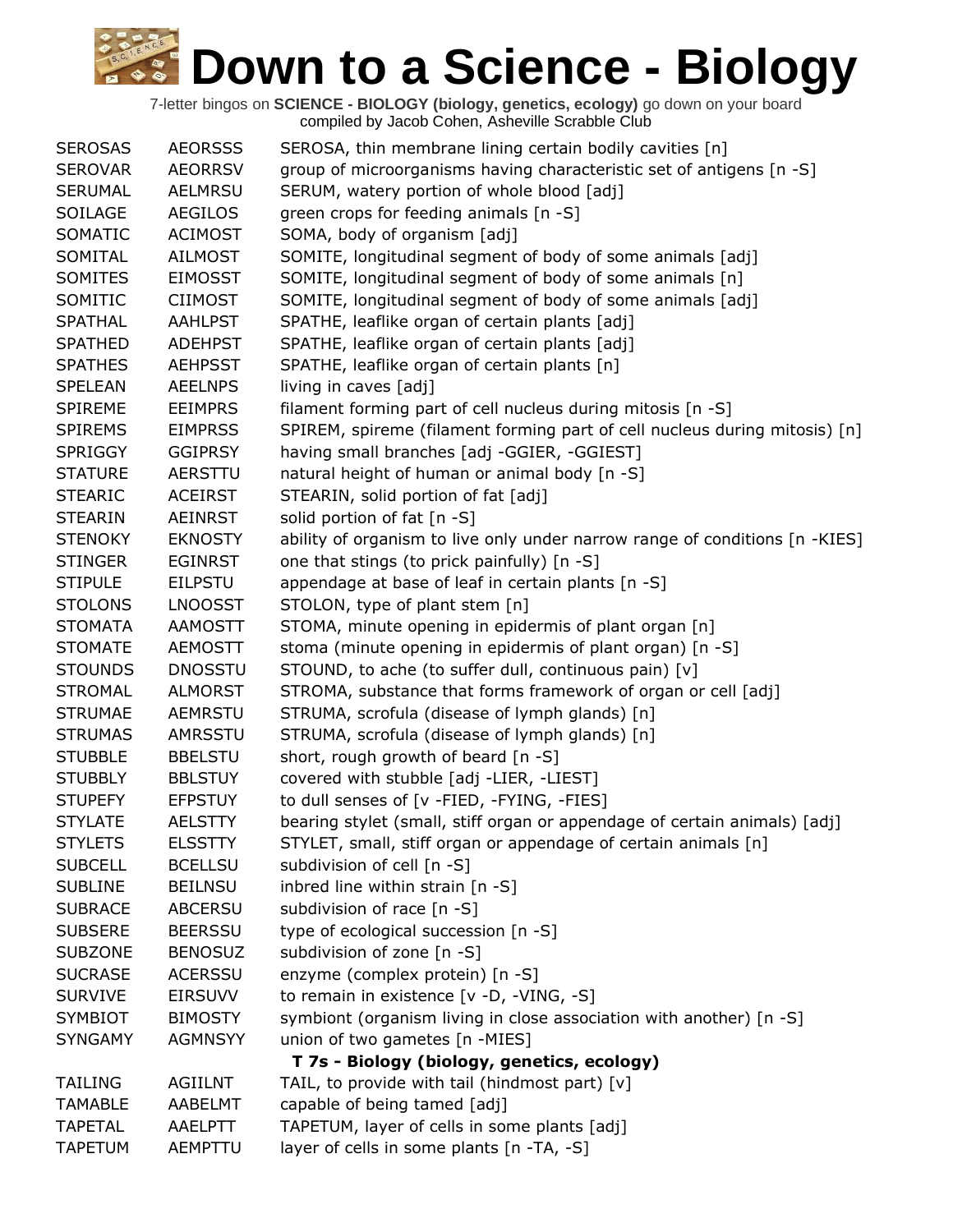7-letter bingos on **SCIENCE - BIOLOGY (biology, genetics, ecology)** go down on your board

|                |                | compiled by Jacob Cohen, Asheville Scrabble Club                                                                         |
|----------------|----------------|--------------------------------------------------------------------------------------------------------------------------|
| <b>TAPROOT</b> | <b>AOOPRTT</b> | main root of plant $[n - S]$                                                                                             |
| <b>TEGMINA</b> | <b>AEGIMNT</b> | TEGMEN, covering (something that covers (to place something over or upon)) [n]                                           |
| <b>TEGULAR</b> | <b>AEGLRTU</b> | resembling tile [adj]                                                                                                    |
| <b>TEGUMEN</b> | <b>EEGMNTU</b> | tegmen (covering (something that covers (cover))) [n -MINA]                                                              |
| <b>TELOGEN</b> | <b>EEGLNOT</b> | hair growth period [n -S]                                                                                                |
| <b>TELOMES</b> | <b>EELMOST</b> | TELOME, structural unit of vascular plant [n]                                                                            |
| <b>TELOMIC</b> | <b>CEILMOT</b> | TELOME, structural unit of vascular plant [adj]                                                                          |
| <b>TENDRIL</b> | <b>DEILNRT</b> | leafless organ of climbing plants [n -S]                                                                                 |
| <b>THALLUS</b> | <b>AHLLSTU</b> | plant body without true root, stem, or leaf [n -LLI, -ES]                                                                |
| <b>THECATE</b> | <b>ACEEHTT</b> | THECA, protective anatomical covering [adj]                                                                              |
| <b>THEELIN</b> | <b>EEHILNT</b> | estrone (estrogen (female sex hormone promoting or producing estrus)) [n -S]                                             |
| <b>THEELOL</b> | <b>EEHLLOT</b> | estriol (estrogen (female sex hormone promoting or producing estrus)) [n -S]                                             |
| <b>THEROID</b> | <b>DEHIORT</b> | resembling beast (animal (living organism typically capable of voluntary motion and sensation)) [adj]                    |
| THIAMIN        | AHIIMNT        | thiamine (B vitamin) $[n - S]$                                                                                           |
|                |                |                                                                                                                          |
| <b>THRIVED</b> | <b>DEHIRTV</b> | THRIVE, to grow vigorously [v]                                                                                           |
| <b>THRIVEN</b> | <b>EHINRTV</b> | THRIVE, to grow vigorously [v]                                                                                           |
| <b>THRIVER</b> | <b>EHIRRTV</b> | one that thrives (to grow vigorously) [n -S]                                                                             |
| <b>THRIVES</b> | <b>EHIRSTV</b> | THRIVE, to grow vigorously [v]                                                                                           |
| <b>TOPLINE</b> | <b>EILNOPT</b> | outline of top of animal's body [n -S]                                                                                   |
| <b>TOPWORK</b> | <b>KOOPRTW</b> | to graft scions of another variety of plant on main branches of [v -ED, -ING, -S]                                        |
| <b>TRIFFID</b> | <b>DFFIIRT</b> | fictional predatory plant [n -S]                                                                                         |
| <b>TRISOME</b> | <b>EIMORST</b> | organism having one chromosome in addition to usual diploid number [n -S]                                                |
| <b>TRISOMY</b> | <b>IMORSTY</b> | condition of being trisome [n -MIES]                                                                                     |
| <b>TROPISM</b> | <b>IMOPRST</b> | involuntary response of organism to external stimulus [n -S]                                                             |
| <b>TRYPSIN</b> | <b>INPRSTY</b> | enzyme (complex protein) [n -S]                                                                                          |
| <b>TRYPTIC</b> | <b>CIPRTTY</b> | TRYPSIN, enzyme (complex protein) [adj]                                                                                  |
| <b>TUBULIN</b> | <b>BILNTUU</b> | protein that polymerizes to form tiny tubules [n -S]                                                                     |
| <b>TUNICAE</b> | ACEINTU        | TUNICA, enveloping membrane or layer of body tissue [n]                                                                  |
| <b>TURBARY</b> | <b>ABRRTUY</b> | place where peat can be dug [n -RIES]                                                                                    |
| <b>TYLOSIN</b> | <b>ILNOSTY</b> | antibiotic [n -S]                                                                                                        |
|                |                | U 7s - Biology (biology, genetics, ecology)                                                                              |
| <b>UDDERED</b> | <b>DDDEERU</b> | UDDER, mammary gland [adj]                                                                                               |
| <b>UNBEING</b> | <b>BEGINNU</b> | UNBE, to cease to have being $[v]$                                                                                       |
| <b>UNDYING</b> | <b>DGINNUY</b> | not subject to death [adj]                                                                                               |
| <b>UNLOBED</b> | <b>BDELNOU</b> | not lobed (rounded, projecting anatomical part) [adj]                                                                    |
| <b>UNYOUNG</b> | <b>GNNOUUY</b> | not young (being in early period of life or growth) [adj]                                                                |
| <b>UREASES</b> | <b>AEERSSU</b> | UREASE, enzyme (complex protein) [n]                                                                                     |
| <b>URODELE</b> | <b>DEELORU</b> | type of amphibian (cold-blooded animal that grows from juvenile water-breathing form to adult air-breathing form) [n -S] |
| <b>UTRICLE</b> | <b>CEILRTU</b> | saclike cavity in inner ear [n -S]                                                                                       |
|                |                | V 7s - Biology (biology, genetics, ecology)                                                                              |
| <b>VALINES</b> | <b>AEILNSV</b> | VALINE, amino acid [n]                                                                                                   |
| VARIETY        | AEIRTVY        | something differing from others of same general kind [n -TIES]                                                           |
| VARMENT        | AEMNRTV        | varmint (animal considered to be pest) [n -S]                                                                            |
| VARMINT        | <b>AIMNRTV</b> | animal considered to be pest [n -S]                                                                                      |
| <b>VASCULA</b> | <b>AACLSUV</b> | VASCULUM, box used to hold plant specimens [n]                                                                           |
| <b>VEGETAL</b> | <b>AEEGLTV</b> | pertaining to plants [adj]                                                                                               |
| <b>VELAMEN</b> | <b>AEELMNV</b> | velum (thin membranous covering or partition) [n -MINA]                                                                  |
|                |                |                                                                                                                          |